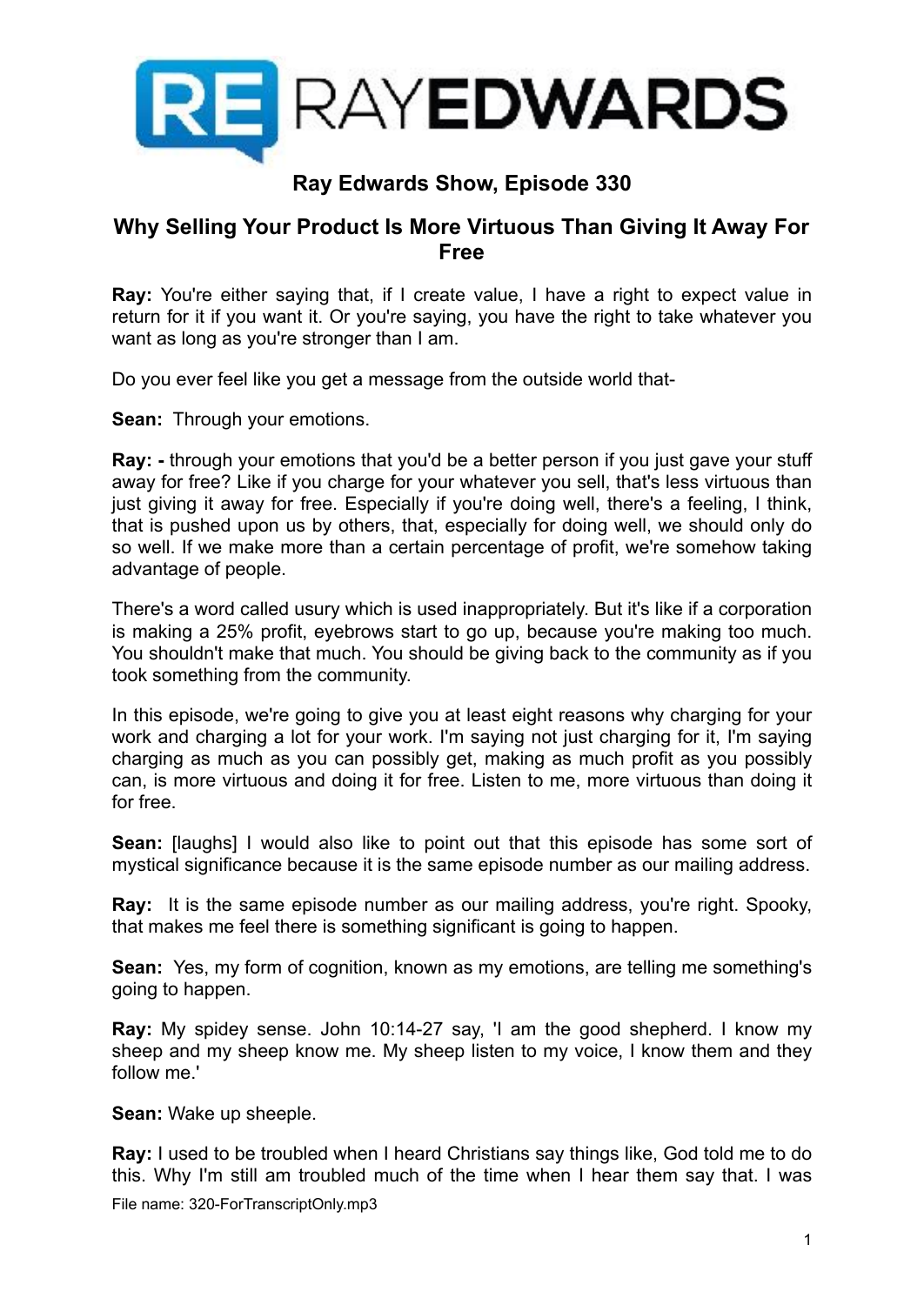

troubled on a deeper level because I thought, I wasn't hearing that. So why not? Then I began to read the bible, something that a lot of Christians should do. It's recommended, you should read it and understand it. Not read it through the lens of your favourite pastor or denomination, but read it through different lenses, historical lenses, sociological lenses.

## **Sean:** Objective lenses.

**Ray:** If you can find them. Anyway, I just wondered, what's different about those people and me? I went on a journey and I won't go into that-- you've heard me talk about it before, if you've been around the show very long. I've been on a bit of a journey when it comes to hearing from God and seeing what God can do in the world today. It just makes sense to me, if the stories in the bible are true, they should still be happening. Because nowhere in the bible does it say, this will stop on this date. Despite how people try to twist it around and make it say that it doesn't say it. If you go looking for it, you'll not find it.

I read this thing that Jesus had said that his sheep hear his voice, but I did not understand how that could even happen. Without going into tons of detail because it's not going to spin off into a whole spiritual foundations episode, I'll just say that God does speak, we can hear Him. I've better learned how to hear God's voice than I'd have in the past. I can't ever definitively say, yes, I absolutely heard the voice of God, because if I heard it that definitively, if I heard of it like out loud saying, "This is God. I'm telling you to do this", I would become worried.

**Sean:** [laughs]

**Ray:** I wouldn't totally discount it, but I would be double checking my source.

**Sean:** Now, see, this is interesting. I've often thought why we hear these stories and even hear testimonies from people who say they hear the voice of God, and then like these crazy miracles or something occur because they follow through on what they heard, and I'm like well, that's great, but I have never heard the audible voice of God, and that seems really hard for me to believe, that that would occur because I've never heard it or I've never seen an open vision of God in front of me.

**Ray:** Explain what an open vision is.

**Sean:** It's when you see like God or an angel or something that's-

**Ray:** That's physically real.

**Sean:** Yes, it looks as physically real as anything else you're seeing. It's not like I saw it in my mind's eye, or I perceived it with my spirit.

**Ray:** Its either God or full out schizophrenia?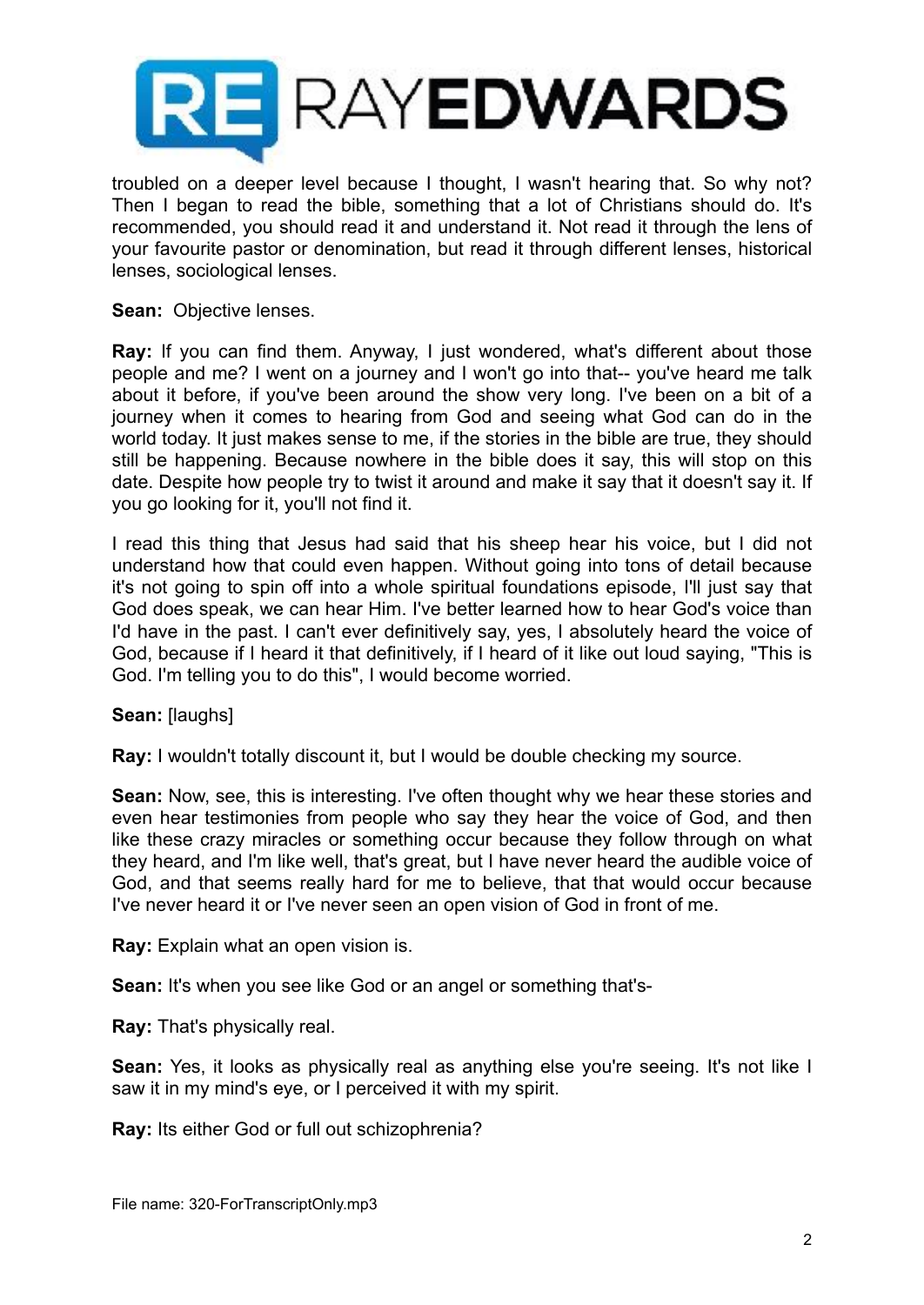

**Sean:** Right. Yes, it's either God or just a straight up hallucination. I thought why doesn't God ever do that with me? Well, in the back of my mind before I went on my philosophic journey to know how to know truth and stuff like that, there was always this question of, well, if he did show up in that way, would you even believe that it was real? Or would you guess your own sanity or your own perception of reality?

**Ray:** I have an interesting corollary to that.

**Sean:** Well, so let me continue on that.

**Ray:** Please do.

**Sean:** I've just had this sneaking suspicion, this is not a belief, this is just possible conjecture. Because now as I'm growing uncertainty of my knowledge, that I can grow is like, no I do know this and I know that this is true and not just that-- I'm not just a brain in a vat being tricked by a scientist, I can count that this is true.

**Ray:** [laughs]Don't say stuff like that when I've got a mouthful of hot coffee.

**Sean:** [laughs] Well, it is true. Piece of me wonders like, God, don't want to throw pearls before swine. Is He going to give you one of those life-changing encounters if your means of cognition is just going to discounted as a hallucination?

**Ray:** That's a great question and here's why it resonates with me so much. Before I was diagnosed with Parkinson's disease, I had numerous, what I would call, encounters with God. Not where I audibly heard his voice, but where I, in my mind's eye, and through my mind's ear, I had a strong impression I was hearing or seeing things that were being sent to me by God. I had lots of external confirmation. Circumstances can converge to make it seem like, well, that was really true. You really had that knowledge beforehand that you couldn't have had any other way.

But I also had episodes where I would be struck with what people in the charismatic movement call holy laughter. Like overwhelming joy, you can't contain it, you just- then sometimes I would weep just uncontrollably for no apparent reason. I thought this was all evidence of the divine, until I was diagnosed, and I saw a poster on the wall at the neurologist's office that said all these things can be caused by Parkinson's disease. The impression that somebody else in the room, the impression that you're getting a thought projected into your mind by someone else, seeing things like almost like visions, crying uncontrollably or laughing uncontrollably, all the stuff I've been experiencing, and I was like holy crap. What I thought was God, is actually a disease.

**Sean:** [laughs]

**Ray:** My atheist friends right now are there going, "Yes, finally he gets it." No. I hate to burst your bubble. No, I don't, I'm going to burst your bubble. This sent me into a tailspin faith-wise.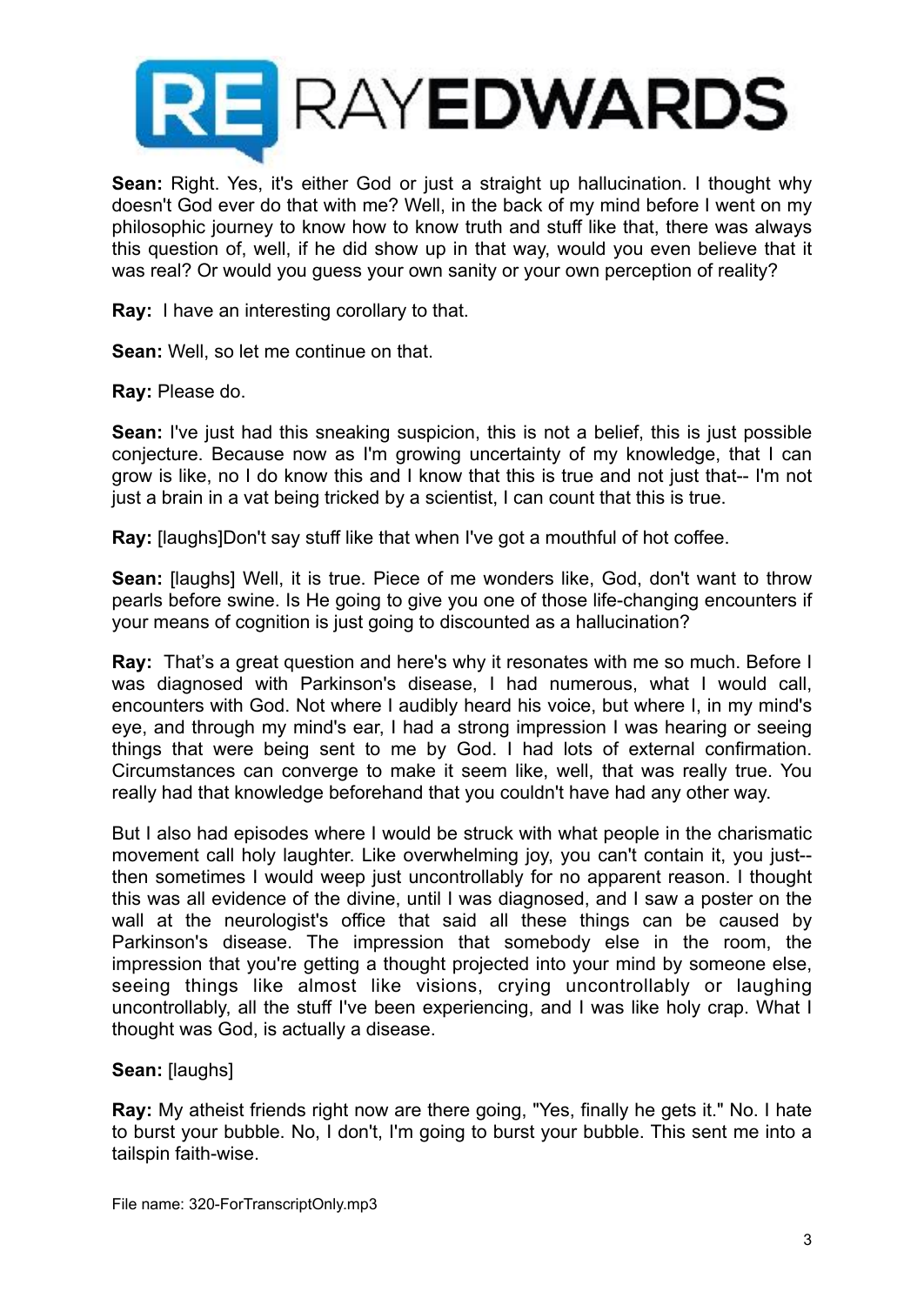

**Sean:** Well, it should, honestly.

**Ray:** It should. I talk to God, I said, "God, you might just be a hallucination." I felt the strong impression that he said to me, "I'm not going to give you that stuff anymore because I don't want to worry about that." It all stopped.

**Sean:** Whoa.

**Ray:** I was convinced of the ultimate reality of God when he stopped talking to me.

**Sean:** That's crazy. [laughs]

**Ray:** He's only just begun recently to let me encounter him in that way again. It's been very-

**Sean:** We've been going on a philosophic journey.

**Ray:** It's been very slow and I've been learning how to divine truth from not truth.

**Sean: Illusion. [laughs]** 

**Ray:** What is truth?

**Sean:** How to parse truth from delusion.

**Ray:** That was Pilate's predicament. He chose poorly.

**Sean:** Yes, he was in a tough spot.

**Ray:** I don't think I've ever seen him treated fairly in a movie or book.

**Sean:** No. Well, I feel like the *Passion of the Christ* did a decent job with him.

**Ray:** That's true.

**Sean:** They made him look like a just a good person stuck in a hard situation.

**Ray:** It's true. Here's one more side, then we'll get back to the show. I'm always amused by how many evangelicals are huge fans of the *Passion of the Christ,* which is the catholic retelling of the gospel. Just saying. From a very Catholic point of view, very Catholic.

**Sean:** [laughs] Did we cover what you wanted to cover on spiritual foundations?

**Ray:** Yes. God does speak and we as his children can hear His voice. I get his guidance in my daily life and my business, and it includes the day to day stuff. Just little things, like sometimes I get the impression I should go a different way on my route to work, and that could be God or it could be just my intuition or just a feeling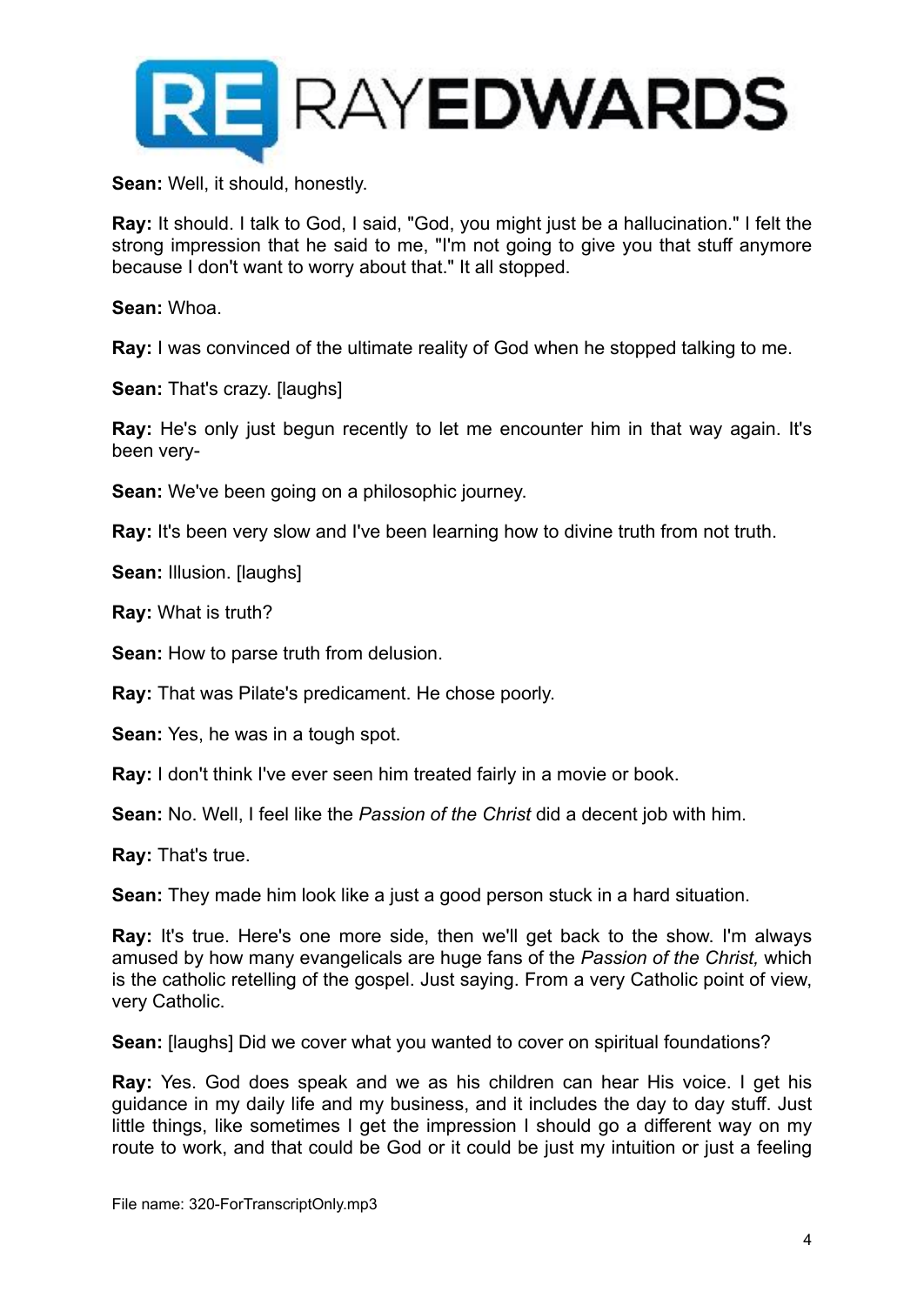

that I have that means nothing. But it doesn't hurt me to go with it. Now, if I had the feeling that I should drive off the cliff, I'm not going to follow that feeling.

**Sean:** No, you should probably try to corroborate that.

**Ray:** Yes. And I do. When I have those feelings, I always try to find evidence just to find out well, was I right. But my point is we can hear from God, I believe that completely. We all have stories of having been prompted. We feel this prompting that says you should call your dad. You call and something was happening at that moment where it was like the exact moment you should've called. Or something like that, we've all had those things happen. I want to encourage you to those things are real and I'll give you a couple of resources that may help you along the way.

One is a book by our friend, Andy Mason, called *God with you at Work*. Which is more about how you can hear from God in the context of your job or your work. There's another book I would highly recommend by my friend, Frank Viola, and his friend, Linda Sweet, who is a theologian. He's got the paper work to prove it.

**Sean:** Oh, good.

**Ray:** The book is called *Jesus Speaks. Learning to recognize and to respond to the Lord's voice.* It's a very, very logical and evidence-based approach to how to know if God is speaking to you or not.

**Sean:** Wow. Okay. Cool.

**Ray:** Now my atheist friends are going, "There's no such thing."

**Sean:** Yes.

**Ray:** Well, check your premises.

**Sean:** Check your premises.

**Ray:** Links to the books and show notes, check them out there. That way I'll get my 10% commission.

**Sean:** [laughs] That's how we make all our money. I want to tell people that.

**Ray:** It's because we're an evil corporation. Evil Corp. Inc. Tip of the week. There's a Christmas gift I got that I've just opened.

**Sean:** Oh. Yes, I see it on your key-chain.

**Ray:** Tile. This thing is freaking awesome.

**Sean:** How long it will take you- [laughs]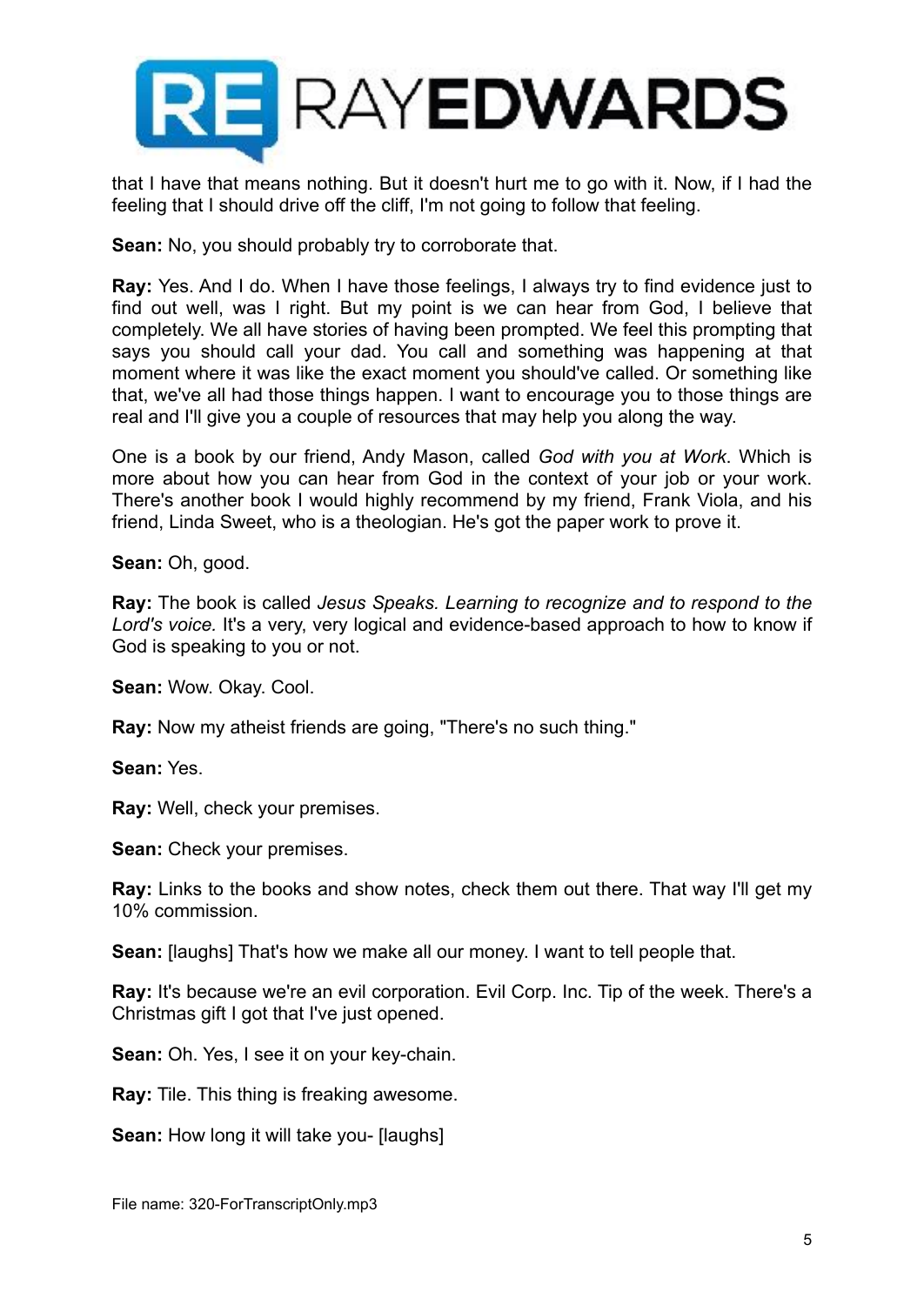

**Ray:** Well, it is now March 27 as we record this**. [unintelligible 00:11:13]** since December 25.

**Sean:** How many times have you lost your keys and wallet since then?

**Ray:** Half a dozen, or more. Every time you say don't you have a Christmas gift that fixes that? Well, now I'm using it.

**Sean:** Then I would have mom coming to me and saying, "Why hasn't your father used his gift?"

**Ray:** Oh, I'm using it now. I'm ordering more tiles.

**Sean:** [laughs]

**Ray:** Here's how it works. You take your little tiles. As you might imagine, they are square little pieces of plastics. They have different sizes. They have style tiles now. They are super stylish looking. One of our friends, Reverend 77, Doris, had one on her key-chain.

**Sean:** Oh, really?

**Ray:** Kigens.

**Sean:** Oh yes. Lauren.

**Ray:** Lauren, yes. She's awesome by the way.

**Sean:** Yes.

**Ray:** Anyway, you put sort of tile-- you hook it to your key-chain and you have an app on your phone. If you lose your keys, you just click on that tile that you name it, like my keys. You click on the tile and it shows you on a map where your key-chain is. Now, if your key-chain is nearby, you can it play a little song.

**Sean:** Okay. I was going to say; does it make a noise?

**Ray:** It plays a little song. You can actually change the song now. I'm going to change all mine **[unintelligible 00:12:17]** 

**Sean:** I was going to say, but-

## **Ray:** Or maybe **[unintelligible 00:12:21]**

**Sean:** Something. Yes.

**Ray:** Tatatalalatata. You can hear the sound to tell you where your keys are or your wallet. I have one of my wallet now. You can also put one in your car. Think about it,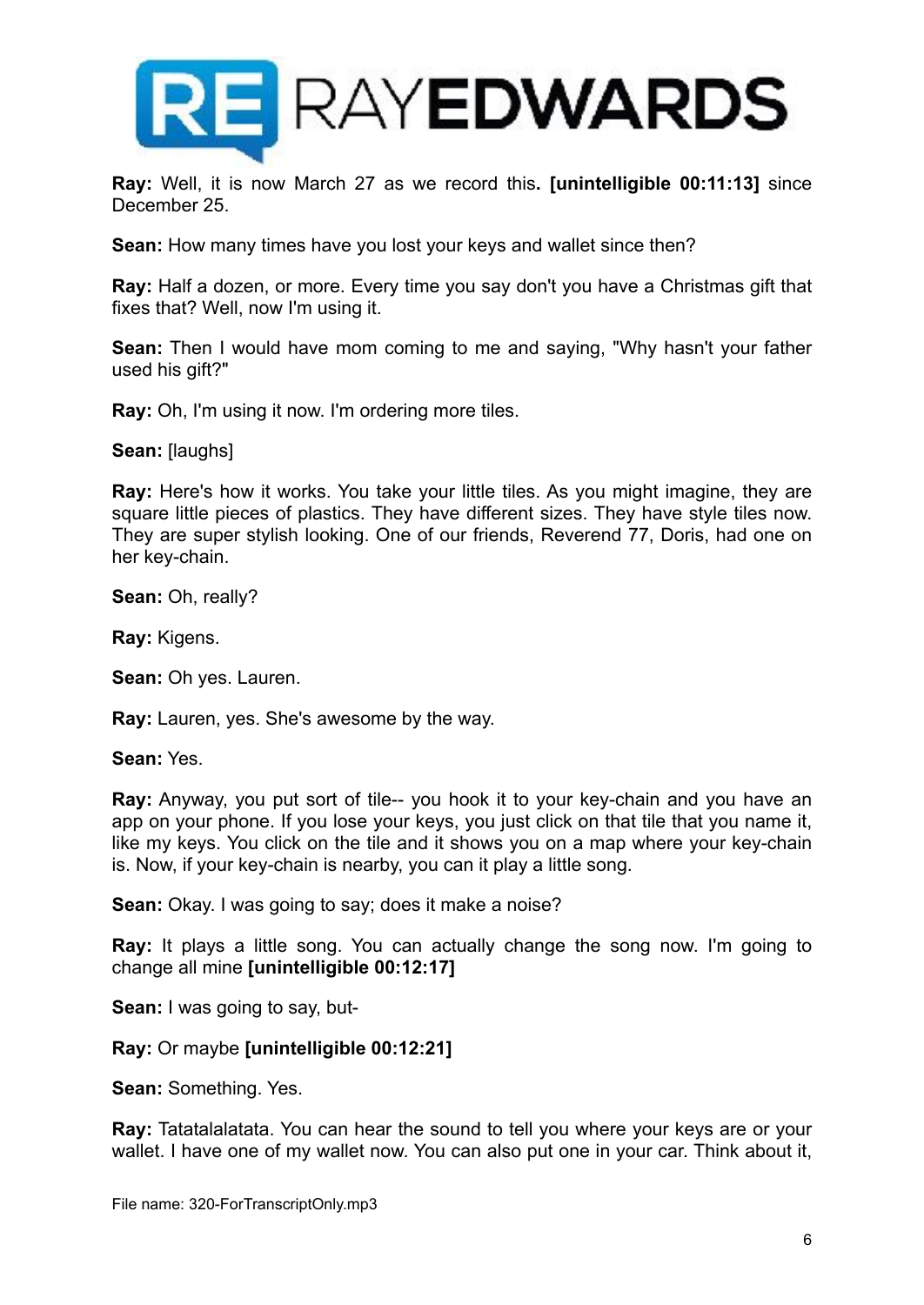

now we have our actual tracking little tracking device we can put in our car. We don't need to be-

**Sean:** A super spy

**Ray: - [unintelligible 00:12:37]** or something like that. To be a super spy, you just stick a little tile on your glove box.

**Sean:** Speaking of super spies.

**Ray:** Yes?

**Sean:** *Atomic Blonde.*

**Ray:** I haven't seen it. Is it good?

**Sean:** There is some racy scenes.

**Ray:** Oh good.

`

**Sean:** But it's good**.**

**Ray:** Charlize Theron, right?

**Sean:** But it's good. She's the female James Bond to the letter. It's awesome.

**Ray:** I have her on the DVR, I haven't watched it yet. Cool. Tile, I highly recommend it. There's a link in the show notes. You can go to the Amazons store and have all the tiles you can possibly want. Just get it started and try it out. You'll like it. By the way, if your keys are in the house, you know they're in the house, you're not looking for them on the map, you hear that little sound. Or if you've lost your phone, you might say, if I lost my phone, then what do I do? Maybe I don't have to find my iPhone and turn it on or whatever. Well, you press on the tile, it makes your phone play that little song.

**Sean:** That's cool.

**Ray:** It's very cool. Tile. Get tile. Our topic today is, why charging your for work is more virtuous than doing it for free. I've got at least eight reasons lined up to go. I would like to just have a free phone discussion about this after I read you a little bit from my book, my forthcoming book, *Permission to Prosper.*

This chapter is titled the same way that this podcast episode is entitled. We start with the story about Michael Hyatt. He's one of the world's most read bloggers. He has over one million readers a month. You think that by being his friend, I would have a million readers a month. But I don't.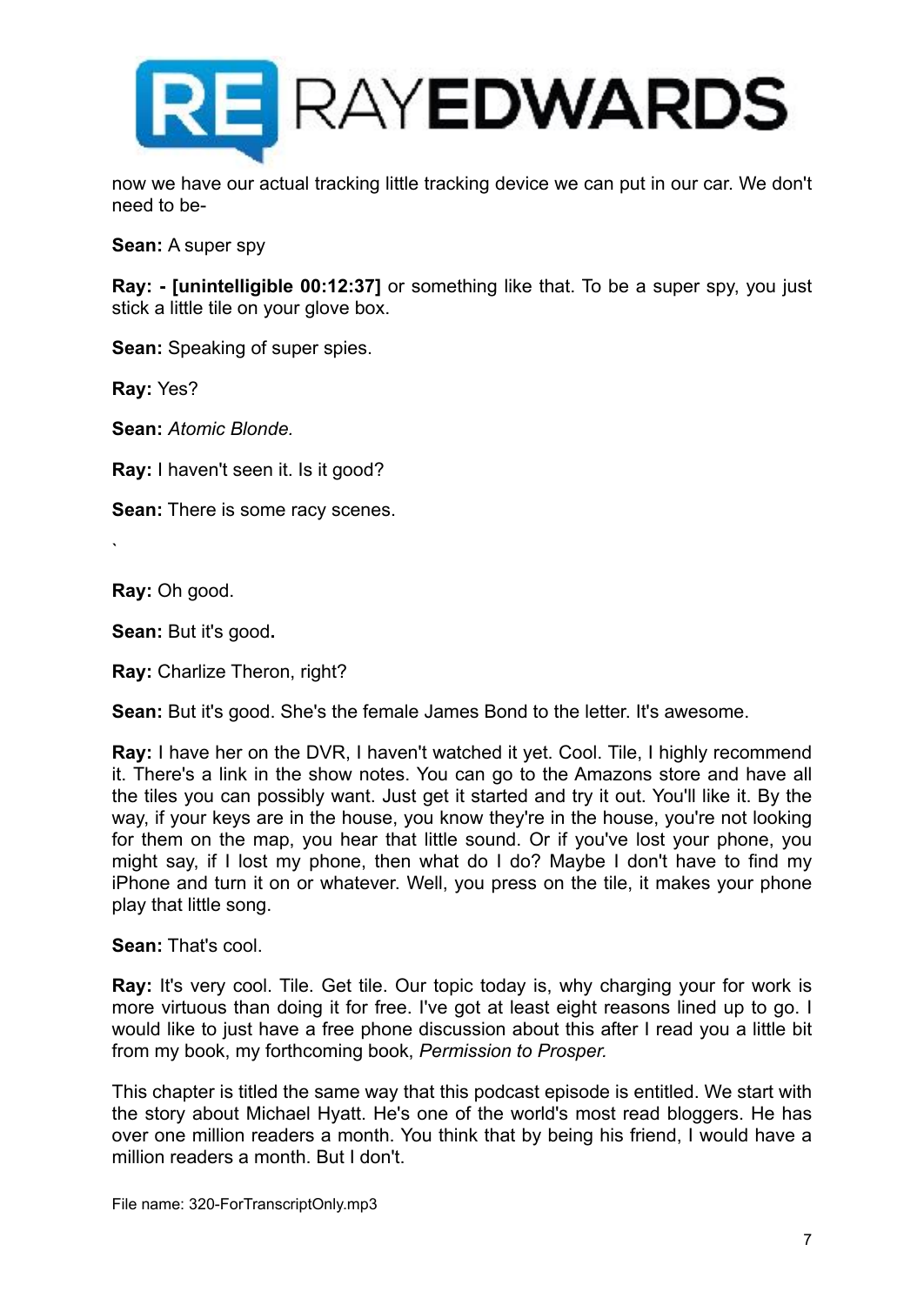

**Sean:** You don't.

**Ray:** But I'm getting closer and closer, 100,000. Let's change it to 10X by readership.

**Sean:** That's it.

**Ray:** Anyway, Mike is a *New York Time*s' best-selling author. He used to be the CEO of Thomas Nelson Publishers, the largest independent publishers in the world. He used to be **[unintelligible 00:14:18]** by some bigger corporation.

**Sean:** I didn't know that.

**Ray:** Then they were bought by somebody, I can't remember who now. Anyway, they're still doing well. Every sign you can see from outside, Michael is super successful. He's very comfortable with his prosperity. He's one of the least pretentious people you'll ever meet. If you just met him on the street, you wouldn't think this guy is a gazillionare**,** but he is.

He tells this story on his blog, and I have his clearance to share the story. For the first five years of his career as a blogger, he gave away all his content for free. Eventually, he developed two eBooks that they are about publishing how to develop a book proposal and so forth.

He began selling them from his website and something interesting happened. Even though he kept giving away his blog content for free, he wasn't comfortable selling the eBooks. For some reason, he said he felt like he was selling out. Let's don't get into this too deep, but isn't that an interesting phrase, selling out?

**Sean:** Yes.

**Ray:** Selling out of what? To whom? For what reason? By whose criteria?

**Sean:** Right. There are a lot of assumed principles in there.

**Ray:** He said intellectually he knew he wasn't selling out, but nevertheless he still felt uncomfortable. I think something in his knowledge, there was a gap somewhere.

**Sean:** Yes, there was an error,

**Ray:** Not only did it refuse to go away, it got even worse. He started getting e-mails, or blog comments from people who were surprised and disappointed over the fact that he was making money from his platform.

**Sean:** Oh my God, how dare he?

**Ray:** They questioned his integrity and challenged his sincerity.

**Sean:** Well, they had good reason to do so.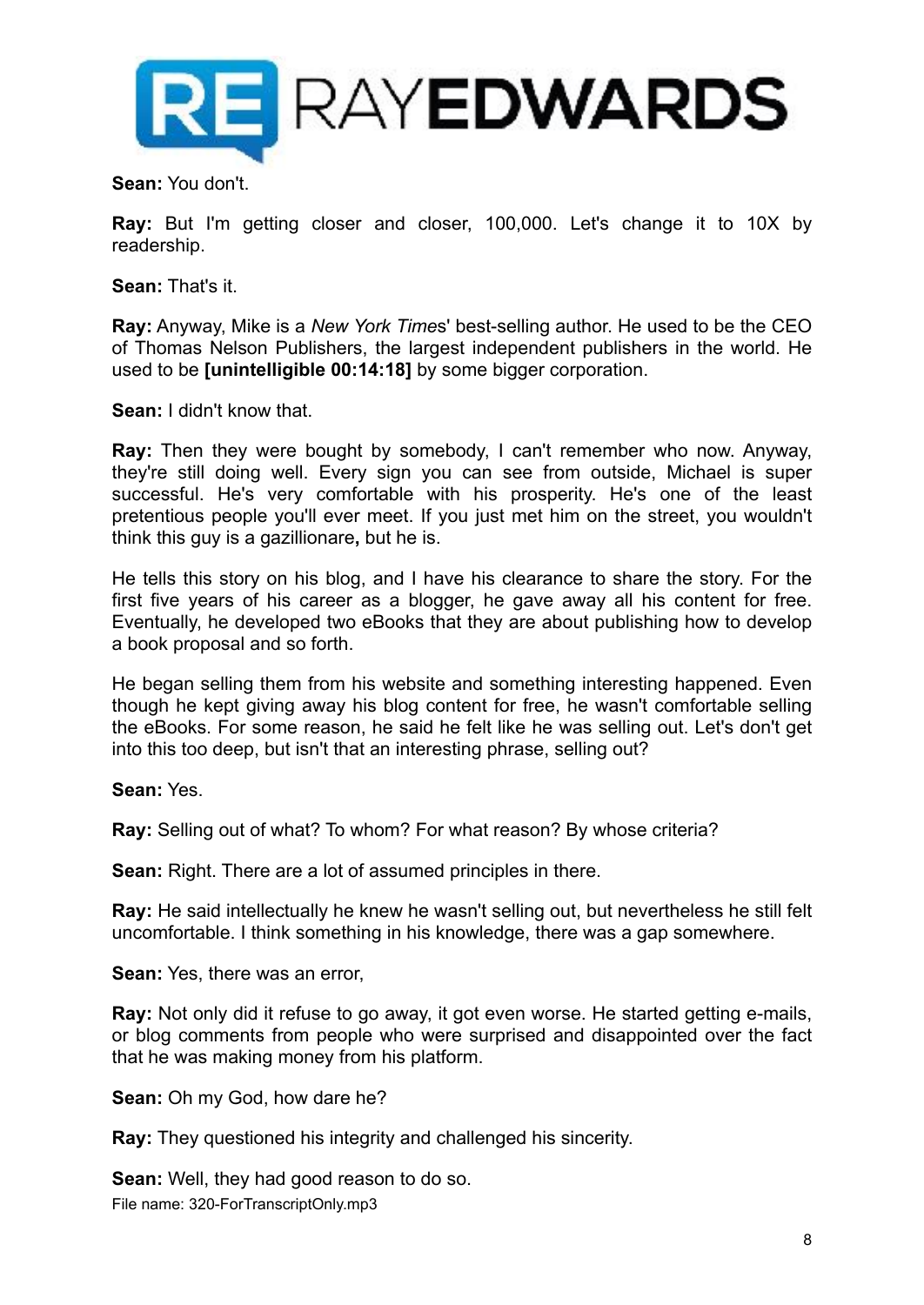

**Ray:** Because here they were reading this blog about how to make money as an author, and he was trying to make money. I guess there is a disconnect there.

**Sean:** He was trying to ask for value for the value he was giving them. He was trying to ask for value in return for what he was giving them. How dare he?

**Ray:** This really hit him hard because he'd already been having these feelings. But there was a benefit to the criticism, he was forced to figure out why it was bugging him. Now Michael thinks it's essential, it's not just okay, it's essential that he charge for his work. I agree with him and here are my five reasons why. I'm sure we'll have more before we're done, because that's how this show operates.

## **Sean:** [laughs]

**Ray:** Number one, my number one reason that it's more virtuous to charge for your work than to give it away for free. I'm not going to say it's okay, I'm saying it's a virtue. Number one, man's primary purpose beyond survival is to produce value. He does so by remaking the environment in his own image, I'm waiting for the outrage to die down.

#### **Sean:** [laughs]

**Ray:** For those of you who are upset because I just put man in the position of God, making him creation in his own image-

**Sean:** [laughs] Yes, that's kind of the point.

**Ray:** It is the point.

[laughter]

**Ray:** The book that you say you believe says that we are made in the image of God.

**Sean:** We are made like Him. We have the same characteristics and nature as God.

**Ray:** He made us in His own image and He told us to go and dominate the creation.

**Sean:** Literally, take dominion over dominate.

**Ray:** What that means is we were to remake it in our own image in the way we want to see it.

**Sean:** The language that is used and is implied is that, in the Garden of Eden story, and is that in the garden, it was cultivated and it's like God made a little place for them that was cultivated and nice and groomed and safe, I was safe enough, safe and all these things, but then everything else outside of the garden was wild.

**Ray:** Whether you believe the creation story in Genesis is literal or allegorical, it doesn't matter. The message is the same. It's still true.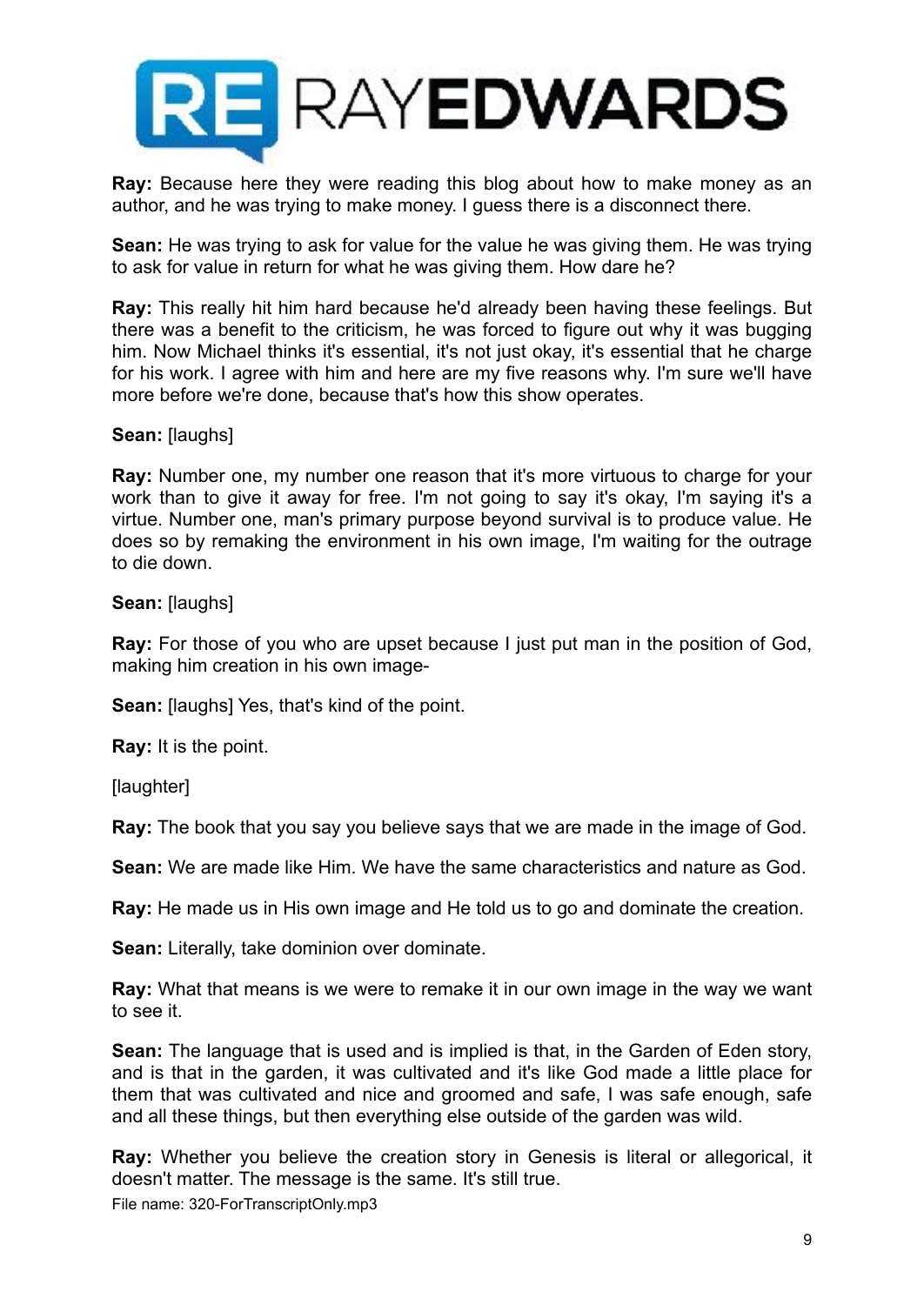

**Sean:** The message is still the same, everything was wild. When God said, take dominion, expand the garden, He was inviting people to take the wild raw resources of the planet. He was inviting people to take those resources and reshape them into something refined and beautiful.

**Ray:** Excellent. My second reason why is more virtuous to charge than to give away your work for free, number two, the sharing of value created without an exchange of value-- I'm going to say it again. The sharing of value created without an exchange of value is immoral. I didn't say it's Amoral, it's okay whether you do it or not.

**Sean:** Just for those who don't know the difference, the difference between Amoral and immoral. Amoral means it doesn't have a moral overtone, it's neither good nor bad, it's just is.

**Ray:** Guns don't kill people, they're Amoral, people kill people.

**Sean:** Then immoral is, it is wrong, it is morally wrong.

**Speaker1:** It is wrong to expect value to be created and given to you without an exchange of value in return.

**Sean:** Absolutely. What it means is when you believe that-- another way to speak this is when you feel entitled to something. You feel like they owe me, whether physically, whatever, relationally. It's like you know you owe me for this, I shouldn't have to give you anything.

**Ray:** We all will agree with that until it comes to our little stipend that we get, then we start running up against our own philosophy. We have to ask ourselves, do I really believe that. I got into an argument not long ago with somebody that I care a lot about who had told me that they get their health care for free, and I said, just casually because I felt we had a relationship where I could talk like this. I said, "Well, you don't get it for free." "Well, yes I do." "Well, no. Nothing's free." "It's free to me." "Well, who pays for it?" I asked innocently.

Okay. Perhaps I wasn't totally innocent. I knew what was going to happen. "I don't give a damn who pays for it," this person said. "I earned it." I said, "Well, I don't argue with that" because this person was a veteran. He's a veteran. I respect that totally. My point was not that he didn't deserve it. The point was it's not free.

**Sean:** Yes. The point – especially because on the context of a veteran and the armed services, they— you did pay a service. You did pay a fee and you do deserve to be taken care of medically by-

**Ray:** Absolutely. Get outside that circle of those people.

**Sean:** Of soldiers.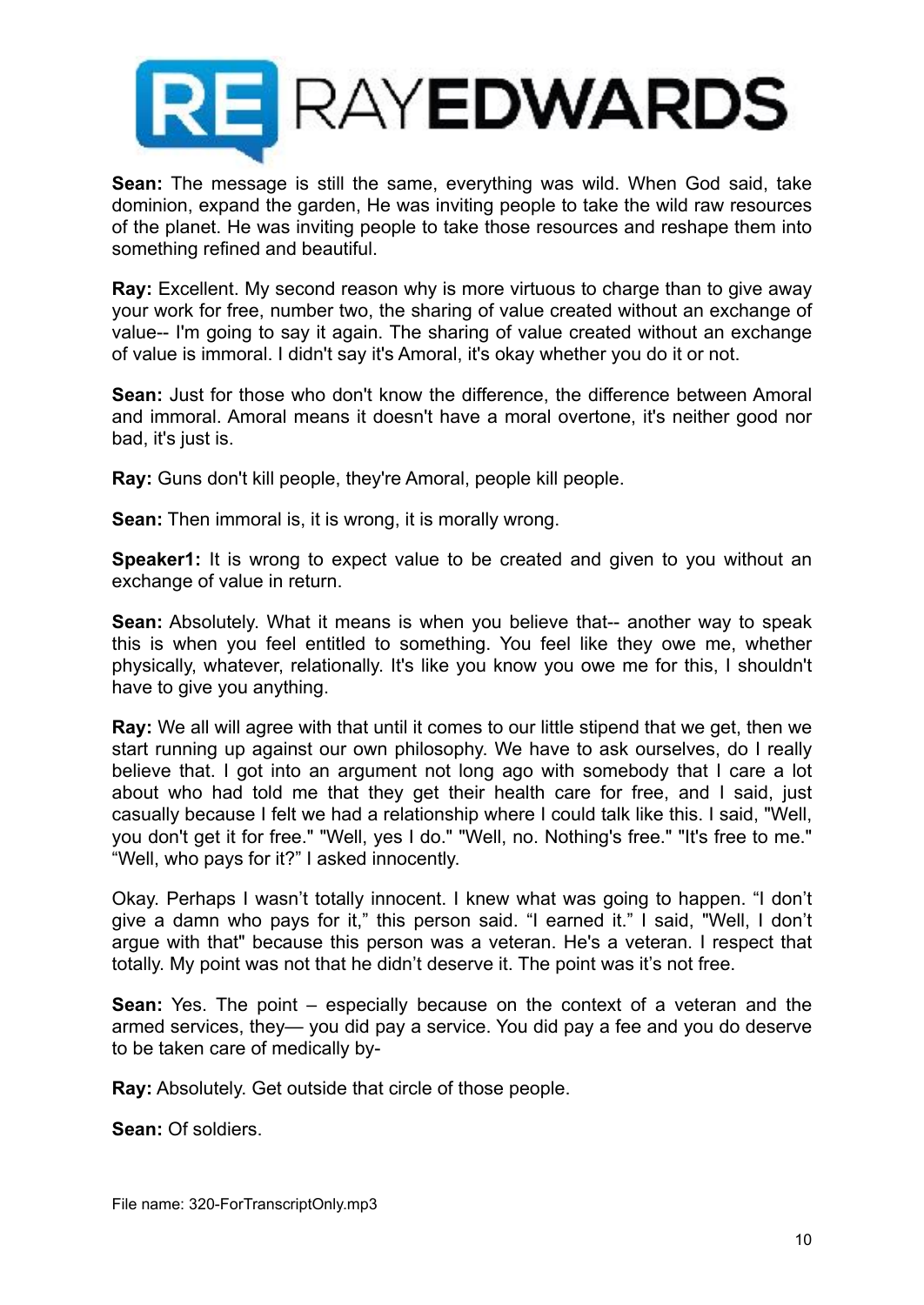

**Ray:** Those people who served us in that way, who risk life. There are many people who feel like, for one reason or another, they deserve to get free stuff. It's never free.

**Sean:** Going back to your first point and just to rephrase it a little bit, is all human values, everything that either sustains or advance our life. Now listen to this, everything, both material and spiritual, all human values must be created.

**Ray:** Yes. I agree with that.

**Sean:** None of them exist automatically or just to reach out and pick.

**Ray:** Because they are human values.

**Sean:** Because they are human values and we must create them. So all of our food must be created unless we just happen upon like an apple tree. If we need food consistently, we must create the means to do that. If we need consistent shelter, we must create and learn the means to do that. What that means is that all human values must be produced. If we talk about society, we are talking about business and health care and stuff like that. We are talking about services. Especially if it's the word service can be applied to anything, it is being created by someone somewhere. If you feel like it is your right to have that for free, if you say I have a right to have access to this service for free, you are saying I have a right to exploit my fellow human beings.

**Ray:** Now, some people are getting really upset right now saying what about people who can't pay for health care? We are not going to dive in to this tension too much. I just want to say this, we are not against charity. We are not against taking care of people who are in need. We are against forcing people to do so.

**Sean:** We are against elevating immorally people's needs over others people's rights.

**Ray:** Many people would say that that's exactly how it should be, that your need does take triumph over rights.

**Sean:** That would lead to a society of death. Just look at soviet Russia. You want to look at the biggest mass killer in all of human history and it's all truism.

**Ray:** So, if you are okay with jerk boots and matching in lock step, that might be your route to go.

**Sean:** Yes. I went there.

**Ray:** So reason number three that I believe is more virtuous to charge for your work than to give it away for free. We hold value for a thing in direct correlation to our investment in it. If we pay for it, we value it. The more we pay for it, the more we value it. Because why? Think about it. If you pay-- I can buy a Timex for \$10, but I can buy a Rolex for \$10,000. Why would I pay the difference? Because I value the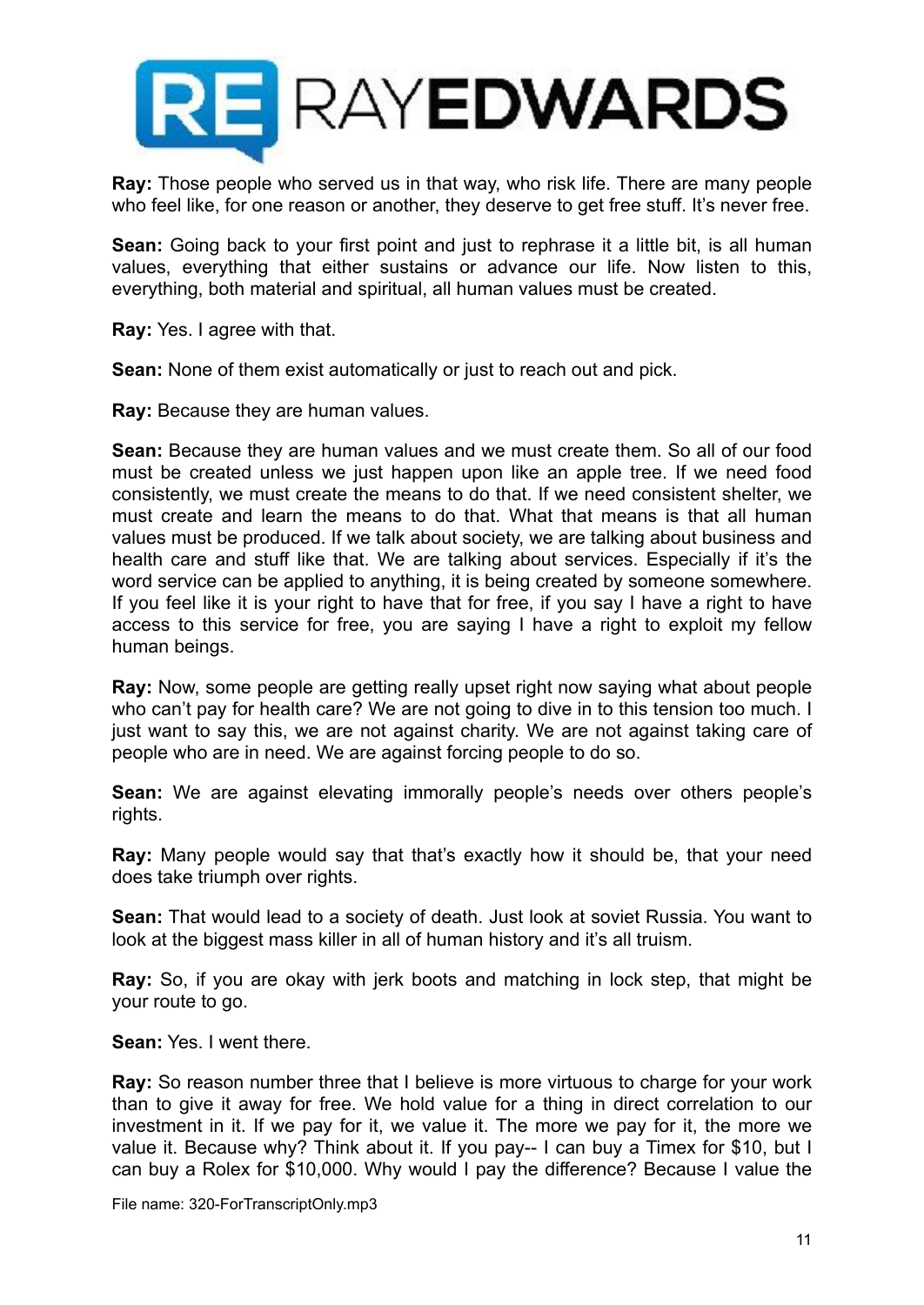

Rolex more. Does it keep better time? Probably, but there is more to it than that. It's all a matter of my estimation of its value in my decision that I'd rather pay \$10,000 to have the Rolex than to pay \$10 to have the Timex because I value it in proportion to how much I pay for it.

**Sean:** Right. The reason to which you value it, it always has a context as well. You might contextually value the Rolex whereas someone else's context wouldn't.

**Ray:** That might be the person who says it keeps time well enough for me. It's not worth \$9,990 for me to have the Rolex name on the watch.

**Sean:** Exactly. That is a personal individual decision because it depends on your finances, your situation, how much money you have and how much money you are willing to spend on this sort of things. It's gets to a problem when you start prescribing what other people can do with their money.

**Ray:** To make it even more difficult to pass, there is a couple of reasons why having the Rolex name on the watch might be important to you. It might be important to you because you appreciate the fine engineering and craftsmanship and the tradition of the Rolex brand, and you just want to have a piece of that because you love what it represents in the human spirit.

**Sean:** Right. Exactly.

**Ray:** I think that's a moral reason.

**Sean:** There is nothing wrong with that.

**Ray:** But it might be because you want to impress other people with your value and say I'm really important because I can wear this \$10,000 value watch.

**Sean:** That's not a great reason

**Ray:** That's a sign that you are unhealthy.

**Sean:** Yes, that's not okay.

**Ray:** Making you uncomfortable a bit, maybe, as you look at your Tesla? I want one of those.

**Sean:** Whenever we say I want something, I think the next question should be why, just to help us-

**Ray:** Can I give you my real reason?

**Sean:** Yes.

**Ray:** Because I think they're freaking cool.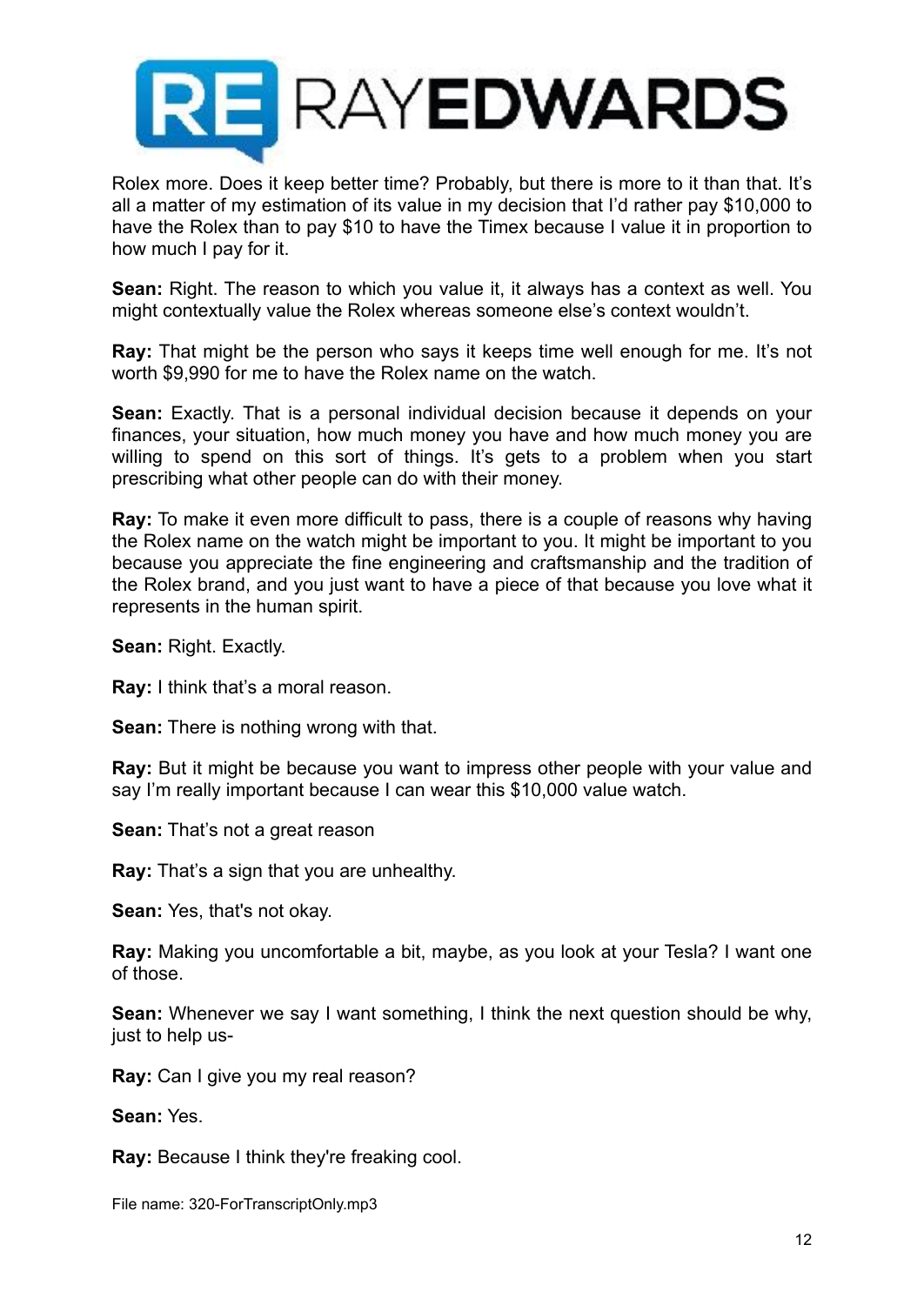

**Sean:** Yes, absolutely. This is what I mean, is because, and if you're honest with yourself, it keeps you from making that mistake of if you might be justifying like I want the Tesla because it's good for the environment, it's good for this, it's good for that, it's whatever, but really deep down might be to impress your friends. If you're going to want a Tesla, be honest with yourself and go why, and if it's because I want to impress my friends, then that isn't a reason to feel bad or beat yourself up. It's a reason to go okay, something is wrong in how I am thinking and thinking about myself and thinking about life.

**Ray:** Let me float this by. I want to ask this question then because this raises something I've been thinking about. I'm driving a 2006 Honda Element that we bought in 2006. I've loved that little car and I've had no need to replace it. I've been thinking about getting a Tesla because I think they're freaking cool, because Pat Flynn has one, and it's just freaking cool.

**Sean:** You don't want to impress friends? [laughs]

**Ray:** Well, here's the thing, I'm not really interested-- I can really answer this honestly. I'm not interested in impressing my friends. Everybody knows what I drive. They do now. That's not the point, but the point is that there may be certain clients that might not take me seriously if I drive up to the Curbin Honda.

**Sean:** That's true.

**Ray:** It's not about giving a false impression, it's about making a statement about who I am, what I'm capable of doing.

**Sean:** Well, in one way you could say driving a Honda Element is a false statement because it doesn't completely reflect-

**Ray:** The level of success that I've achieved.

**Sean:** Achieved, and the way that you're living so that when someone looks at the Element they might think this is this kind of person or they have this kind of finance and they live this kind of life. That's not necessarily accurate. Now, you've been driving it because you guys have been paying off debt. Maybe it is, it's like no we've been doing this because we're paying off debt. But you've gotten through pretty much all of that. I don't think-- Anyway, I don't know. I'm just saying, I get it.

**Ray:** If it causes you to really analyze your own motives.

**Sean:** It does because-- well, and then even in my own life, I've run into situations where I've realized that I was-- One of the problems I've had in my life and I'm realizing now is when I have clustered two or more concepts together into one that should be multiple.

**Ray:** Explain.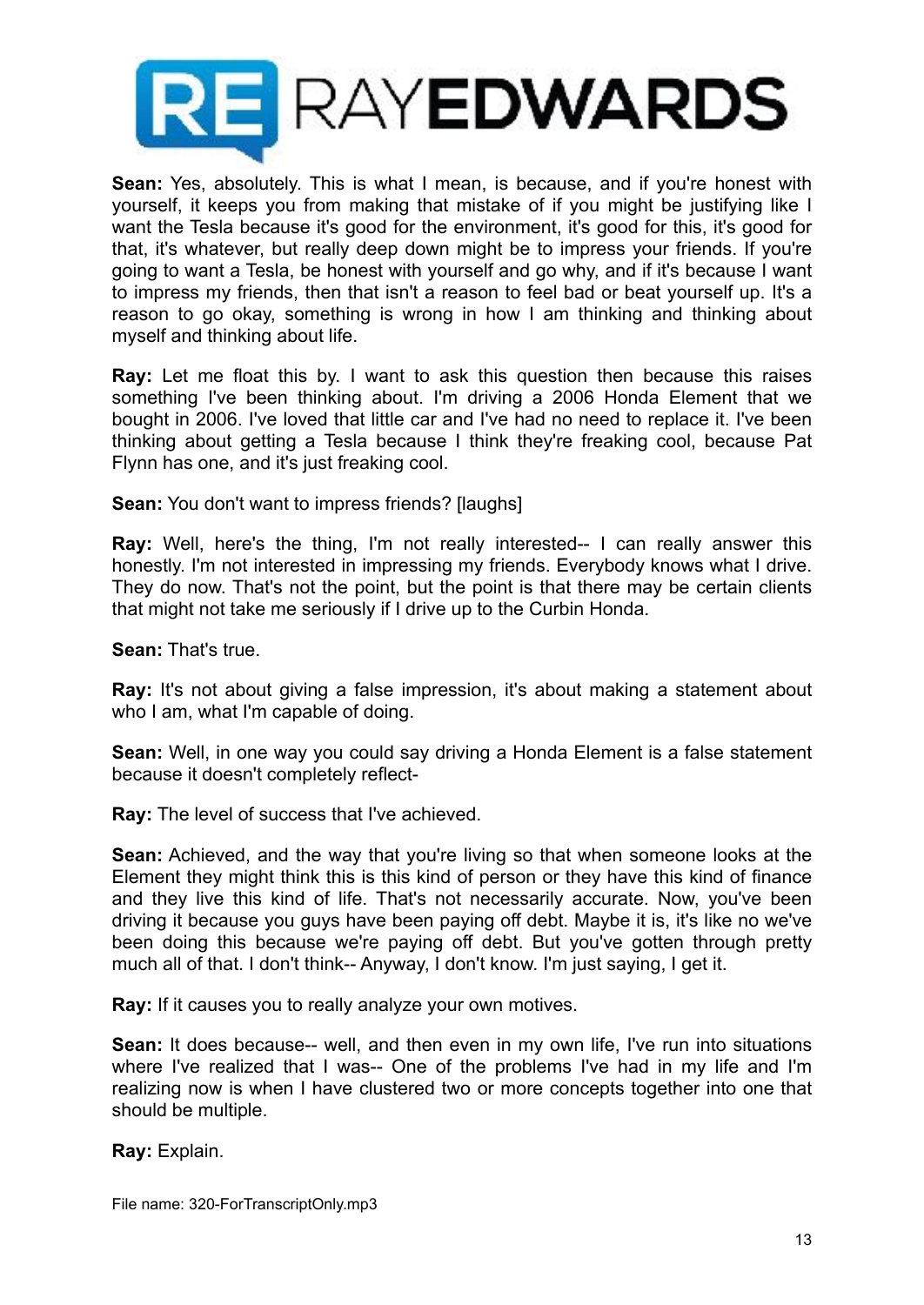

**Sean:** In this context of wanting to impress your friends, I would lump pretty much all of other people's perspectives on an issue or something into that category that I would call an insecurity of wanting to have the respect and appreciation of your peer group for whatever these reasons. I would just throw that all into there. As I've realized, that threw me into conflict because there is a place, an appropriate place for praise and wanting the praise of your peers when you don't have an insecurity.

If you're completely secure in your identity and who you are and what you're capable of, then there is a childlike joy in having someone else who has similar competency and intelligence acknowledge what you're doing-

**Ray:** It's that same feeling you have when you want to say to your friends, "Hey, come here. Look what I did.

**Sean:** Right. It's not, "Hey, like me because I did this." It's, "This is cool and I want someone who appreciates it to appreciate it with me."

Now, that is a completely valid thing. If it's tied to an insecurity of how you get your value, then it's dirty and it's hurtful, and not hurtful to the people, but it hurts you. That's what I mean is I had learned two concepts together of getting the praise of other people and threw it all out. Whereas really there was at least two concepts in there. One of them needs to be rejected as no. What other people think of me do not determine my value as a human being.

The other side needs to be preserved. Well, other people that I respect and have the same values structures as me, I do enjoy their respect and praise. It's not because I'm insecure, it's because there's a just a joy of being with like-minded people and appreciating the same things.

**Ray:** This is a very complex issue.

**Sean:** It is.

**Ray:** How does that relate to the concept of-- I'm just reading a story. What brought this all to mind me recently was I was reading a story about a guy who was in the real estate business, I won't say his name, but he's actually a very famous real estate broker and teacher. He teaches other brokers how to make money. He had been driving an old car.

He totally had the money to buy a new car, and he actually bought a brand new car with the express purpose of impressing a new set of clients. His income was quadrupled, almost immediately.

One of his new clients said, "I couldn't take you seriously when you were driving that other car." In that case, you could be obstinate and say, "Well, you need to have more intelligence to be able to decide whether I'm good at my job, not based on what I drive." But that is a social signal that tells people what your socio-economic level may be. We all understand leases and borrowing, so it may not be true, but it's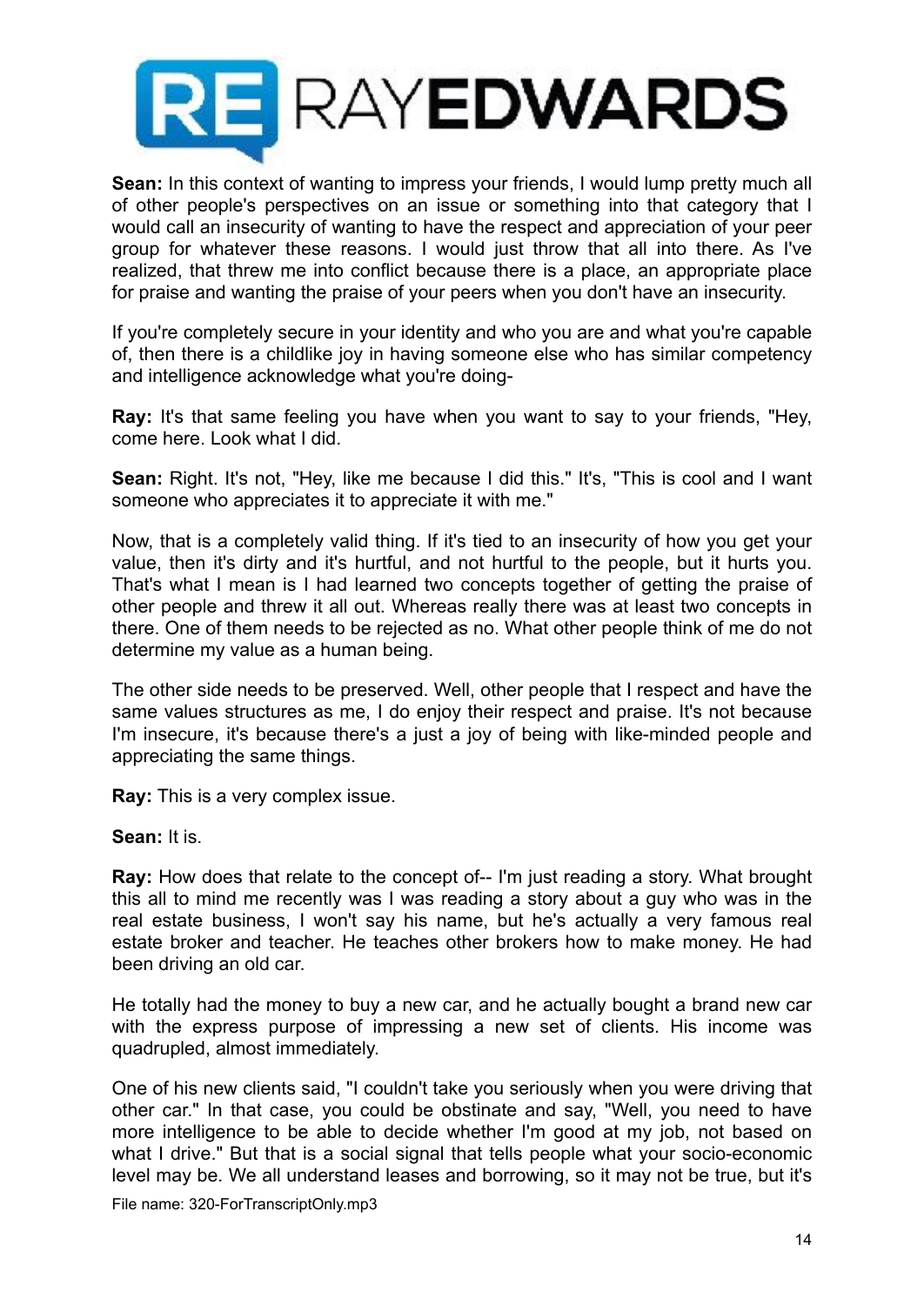

at least a clue. It's a hint that where you may be in the socio-economic standing, and if you're in the business in any way of helping people make more money, make investments, make financial decisions, I need to know you know what you're talking about. I need to have some evidence.

**Sean:** Then going back to philosophy and being a whole person, really what I've been discovering in life, is that the goal of the human mind as it learns is to completely integrate everything that we know into a non-contradictory whole, and then to unify your body. This whole mind-body dichotomy thing works. My emotions are a battle against my reasoning faculties. It's just a load of bull crap. It's just people not understanding how they work, because we don't study philosophy anymore.

But, that being aside, when we look at someone who's supposed to be this leader in an industry of knowledge and success, is supposed to be excellent at something. But, then we see them driving a 20 year old car, and they dress slouch Lee, and they got messy hair, that immediately, even on a subconscious level, tells us, "Hey, there's a contradiction here. There's something these two things are not going together. Because implicitly, I know that this person should be Integris, meaning unified in what they're doing.

If they're excellent in one area, they should be excellent in most areas. And if they're not, that tells everyone-- that's not enough about that person. Usually, it's because there's a massive contradiction in how they're behaving. Its like, "Well, this does not add up with that." If you are a truly happy successful person, and you're confident in what you're doing and successful, then you will naturally every aspect of your life down to how you look and what you drive, will naturally express that. Not because you're trying to impress your neighbors, but because you don't feel right climbing into a dirty grimy car. Because it's not in your nature to be in a dirty grimy car.

**Ray:** Yes. Thank you. That was actually very helpful to me. Something that's been on my mind recently is a quote from Zig Ziegler, who was my original success coach. He was the first guy whose material in this area of self-improvement, and what is called the human potential movement, whose stuff I read and really internalized. And one of the quotes I internalized from him, I just looked it up make sure I got it right, is you cannot climb the ladder of success dressed in the costume of failure.

For those of you who say-- what made me think of that is I've been upgrading my wardrobe lately. Because, I hired a consultant to work with me on our new direction in our company where we're taking things, and one of the things he said was, "You need to dress more like you are, instead of dressing like you have been." I've been upgrading my wardrobe, but I've been thinking about why am I doing this? And that statement really sums it up. Because, you cannot climb the ladder of success dressed in the costume of failure.

**Sean:** Right. Like I said, this doesn't feel congruent. It feels like a contradiction. It feels I'm excellent, and I'm in control, and I'm on top of things in this area of my life,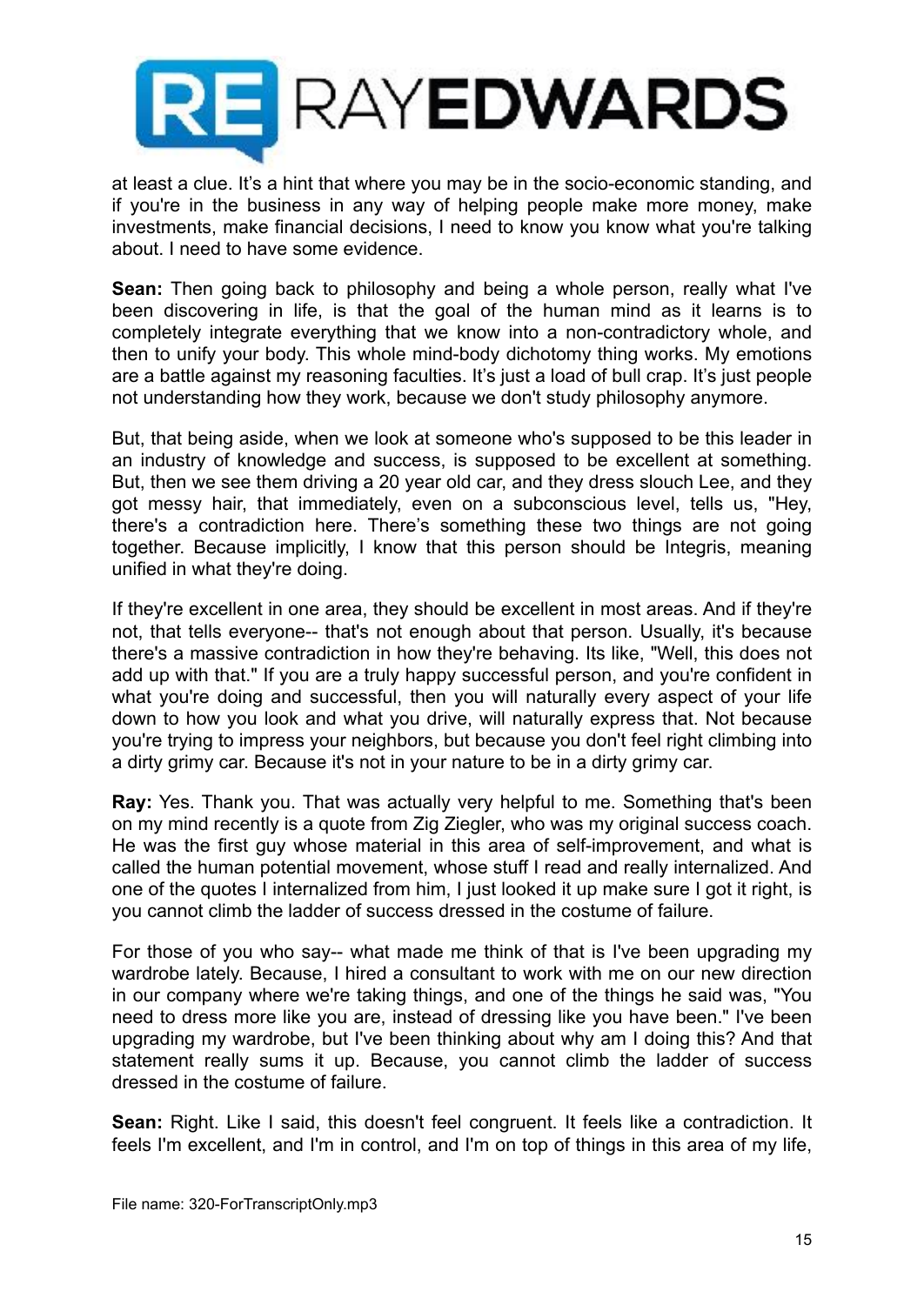

but I'm not in this area of my life. Well, that's because there's a contradiction somewhere going on. You're living a contradiction.

**Ray:** Yes. There's a saying, I think it's the title of a book. *How you do anything is how you do everything*.

**Sean:** Then there's another quote that totally messed with me when it shouldn't have. 'Contradictions do not exist.' When I first heard that, I was like, "That's ridiculous. That's not true." But just look around you, outside of your concept formation-

**Ray:** You might say, "Well, they exist in my mind." Well, that's not existence.

**Sean:** That's just a thought, that's in there, that's in mind. I'm talking about outside of your mind, in the world of reality, not in the world of imagination, which can totally be contradictory, because you can totally imagine things that don't exist.

But out in the world where things actually occur, there are no contradictions.

**Ray:** Things are what they are.

**Sean:** If you do arrive at a contradiction in your mind and your thoughts, then it means that you've made a mistake somewhere.

**Ray:** Yes.

**Sean:** Contradictions do not exist, despite what our culture likes to tell you.

**Ray:** A thing is what it is.

**Sean:** A thing is what it is and it is not what it is not

**Ray:** I am that I am.

**Sean:** Name of God. Beginning of all knowledge.

**Ray:** House of ale.

**Sean:** A equals A

**Ray:** Reason number four. It is more virtuous to charge for your work than to give it away for free. If we don't charge, we are restricting the flow of the life blood of the economy, which directly affects us. The life blood of the economy is the circulation of value.

**Sean:** Let's just imagine. Let's just all take off our preconceived ideas and imaginations of how the world would work on a totally impractical Utopian ideas. Let's just actually pretend that we stopped paying for things. Okay. So get up in the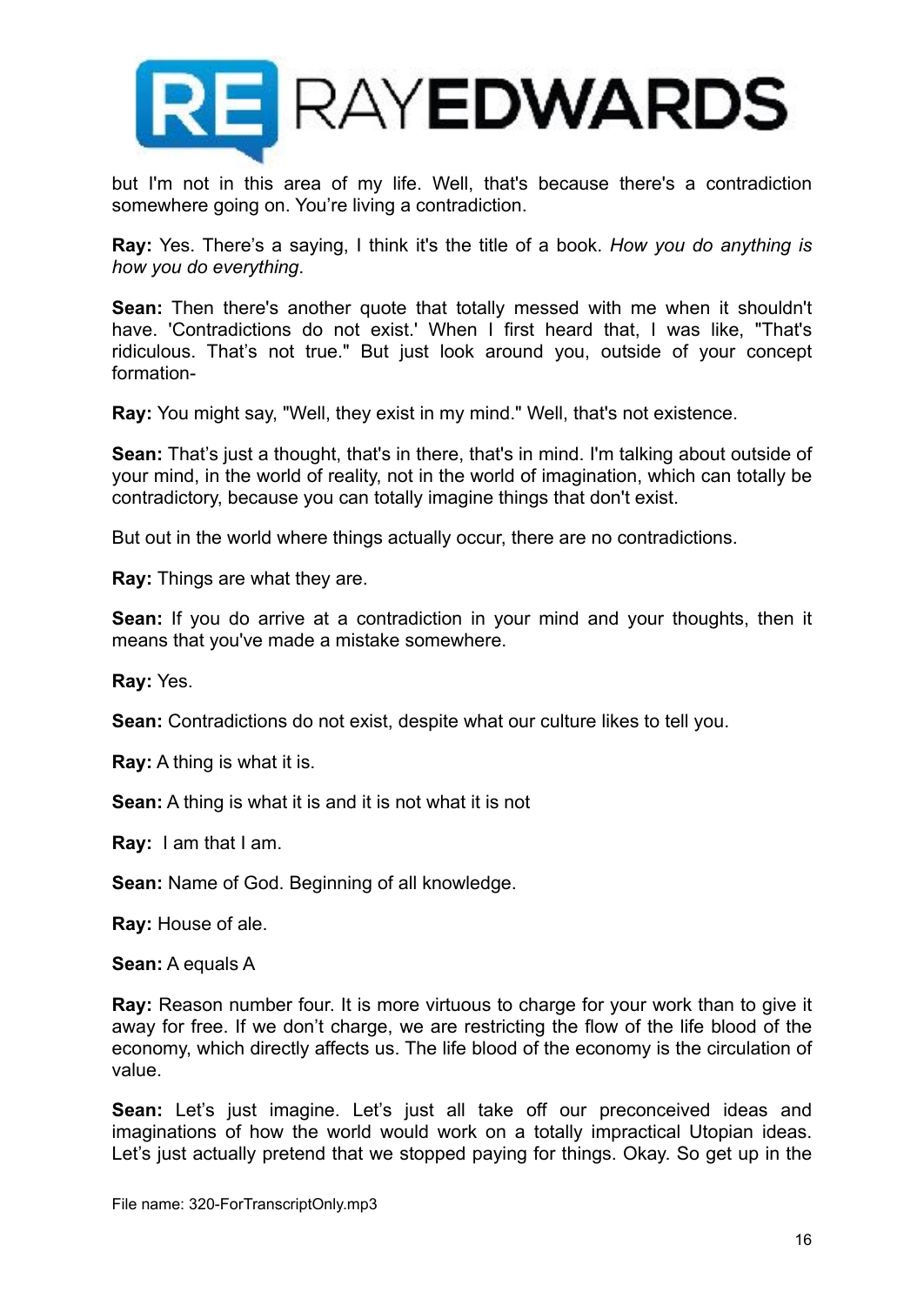

morning. Let's just go through your day. Today is the start of the day where we don't pay for anything.

**Ray:** Wait. Where did you get that?

**Sean:** No. I'm just saying. Today is the day that we start. Finally, all the progressives got in to the government and wiped out money.

**Ray:** First question, what do you do with the day?

**Sean:** You get up. There is no money. No money is not going to happen. You up, you get in your car. Oh, I need to get some gas before I go to work. Wait. I don't need to go to work. I don't need money.

**Ray:** I don't need to go to work. The guy at the gas station is probably not at work either.

**Sean:** Look. There is no work. Why would he be here? He's not here. Oh, look, I can't get any gas out of the—

**Ray:** Because nobody turned it on.

**Sean:** Where is everybody? Hey, why can't I get in to the grocery store and get any food?

**Ray:** Why are those people just streaming out of the grocery store with all the food?

**Sean:** Why are all those people now homeless?

**Ray:** Why aren't the police doing something about this?

**Sean:** [laughs] If you didn't get a paycheck, would you go to work?

**Ray:** Some of you are saying, "Yes I would. I love what I do."

**Sean:** I love it. That's true. You should. I'm glad. But there are millions of jobs out there that people are doing but they do not love. They do them because it gives them a paycheck that allows them to live a life they do love.

**Ray:** They made a whole TV show about this called *Dirty Jobs*.

**Sean:** Seriously, let's just stop playing our imaginary games about what we want the world to look like and what our favorite political party or position is. Let's actually just put yourself in the practical position of okay, let's get rid of money.

**Ray:** How about you stop letting your political party and your favorite radio talk show idiot tell you how to think. Including us.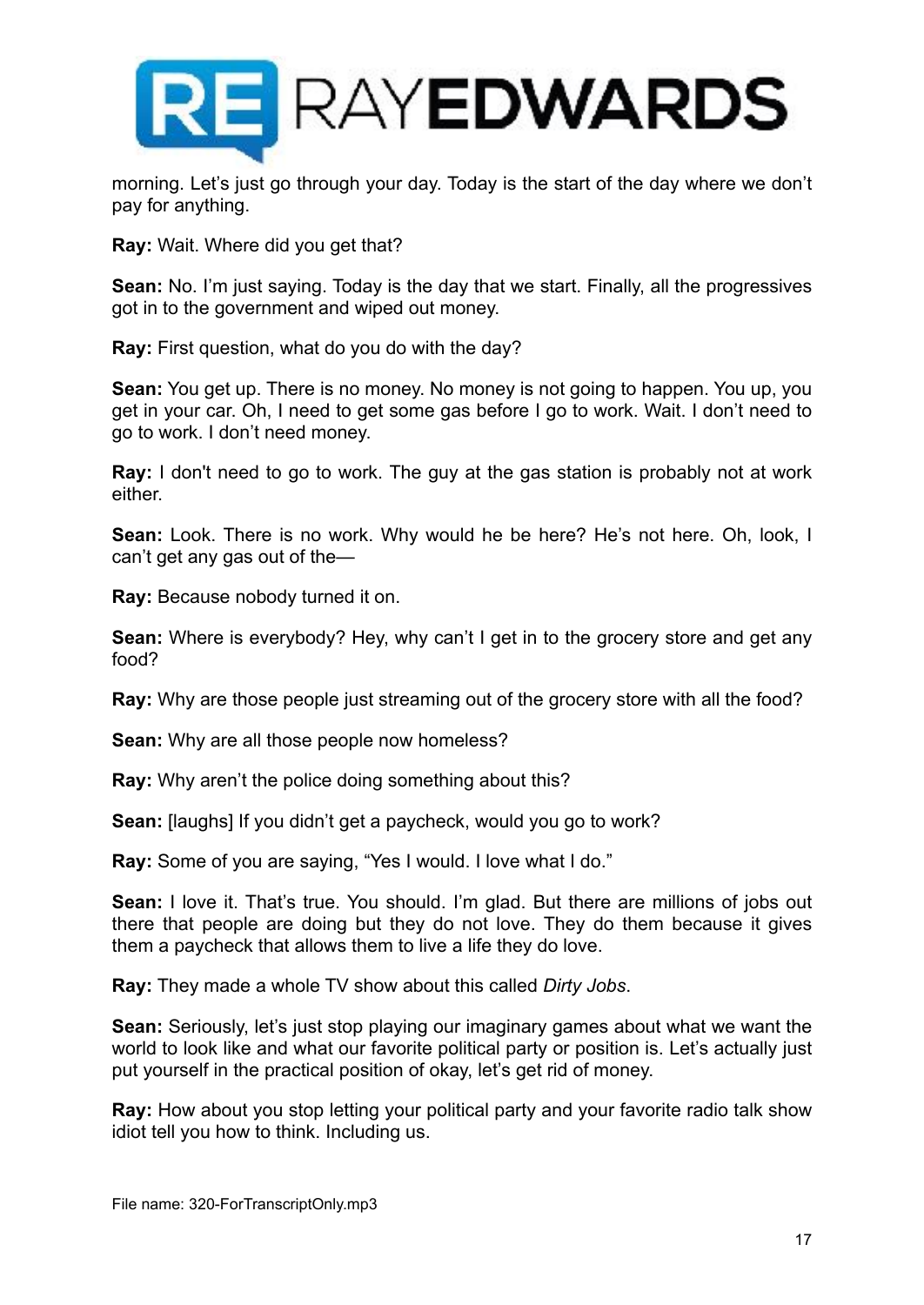

**Sean:** Money—if this is going to be in your premier book its part of a blog series I wrote. In truncated series, money is your labor. What you spend your time doing, producing translated or converted in to a trade medium. Meaning it is a commodity. It is something that we as a society have agreed, this can represent my life and my blood. If I'm growing apples or I'm a barber or I own a coffee shop or whatever, I spend my time and I exert my life to make this thing become a reality. Then I'm going to trade that thing in to a trade medium, money. That allows me then to trade with everyone else in society with whatever they produce or spend their time on. Money is amazing. What you said is true. It's the life blood. It is, in many ways, it is the hours and days and years people spend producing something crossing through the veins of this country.

**Ray:** Yes. For those of you who are saying— I've heard this from preachers all my life. Jesus talked more about money than He talked about anything. They say it in a tone that says-

**Sean:** Money is evil.

**Ray:** Because He is warning you how sinful it is. I think if you read the text carefully without preconceptions, you'll see the reason He talked about money so much is He understood that it represented your value for yourself.

**Sean:** When you look at what He says about money, nine times out of ten it is use it wisely because you will not be trusted with higher things if you can't be trusted with-

**Ray:** Which, the implies that it is a desirable and morally good thing to desire being trusted with more.

**Sean:** Right. He used a parable where He gave three servants money. Now, if it was evil and wrong, why would He use a parable where He gave people something evil?

**Ray:** That was just representing the spiritual.

**Sean:** He was just using an image to teach a lesson. Well, the image can't not mean what you are trying to teach. You can't use an image that doesn't actually teach the thing you are trying to teach.

**Ray:** Hot diggity dog, you are getting blasphemous now.

**Sean:** If you think money is evil, but then you have Jesus giving money to disciples to teach them a lesson or the servants, it's a contradiction. You can't do that.

**Ray:** There are no contradictions.

**Sean:** There are no contradictions. Contradictions do not exist. They only exist in your mind, and they are only a result of a cognition error.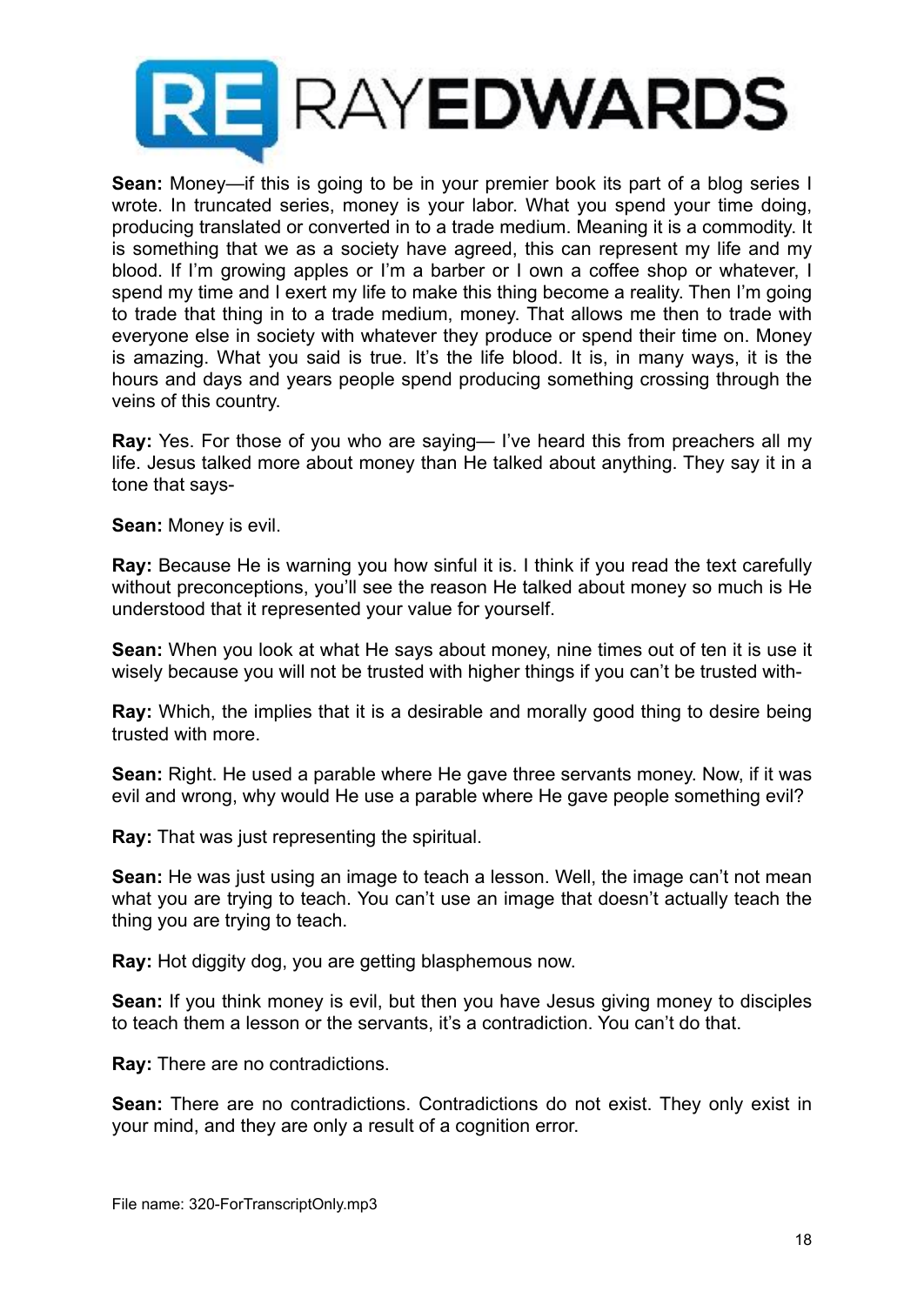

**Ray:** Things in your mind do not exist. There's a saying among the followers of the secret, which is part of something called the New Thought Law,but look it up sometime.

**Sean:** I would like to say that your thoughts do exist, they're just not material.

**Ray:** Well, this is what they say, thoughts are things. That's one of their primary beliefs, thoughts are things. What I would say to them is well, show me one.

**Sean:** Well, I still think that they are a thing that exists in reality but they are not a material thing and they're not like that.

**Ray:** They mean they are a material thing.

**Sean:** And they mean it like they're like little arrows or bullets or things that you can shoot out into the universe and change reality, that's not what we mean.

**Ray:** Reason number five, it's more virtuous to charge than to give stuff away for free, it's the greatest commandment. Love your neighbor as yourself.

## **Sean:** [laughs]

**Ray:** Because it presumes that you love yourself. Self-love is not demonstrated by declaring one's goods and services worthless, you can tweet me on that.

#### **Sean:** Yes, that's good.

**Ray:** Reason number six, you are implicitly teaching a world view to people when you charge or don't charge for your goods and services. Whether you intend to or not, you're saying-- you're making a statement about what you believe about the world, about reality, about people. You're either saying, now hear me, you're either saying that if I create value, I have a right to expect a value in return for it, if you want it. Or you're saying, you have a right to take whatever you want as long as you're stronger than I am. Which world view do you represent?

Reason number seven, it's more virtuous to charge than to give it away for free. The impact you can have on the world.

**Sean:** Okay, the same way.

**Ray:** If you charge for your goods and services, you can do more good for the public, not in the way you think . Probably right now you're thinking oh, I get what Ray's saying. Now to finally agree with him **[unintelligible 00:42:28]**. He's okay with making a lot of money as long as you give it away, give it a charity. You become a 90% tither. No. I'm saying you create impact by being in business, by selling things and making as much profit as you possibly can.

**Sean:** Do you think Apple's changed the world?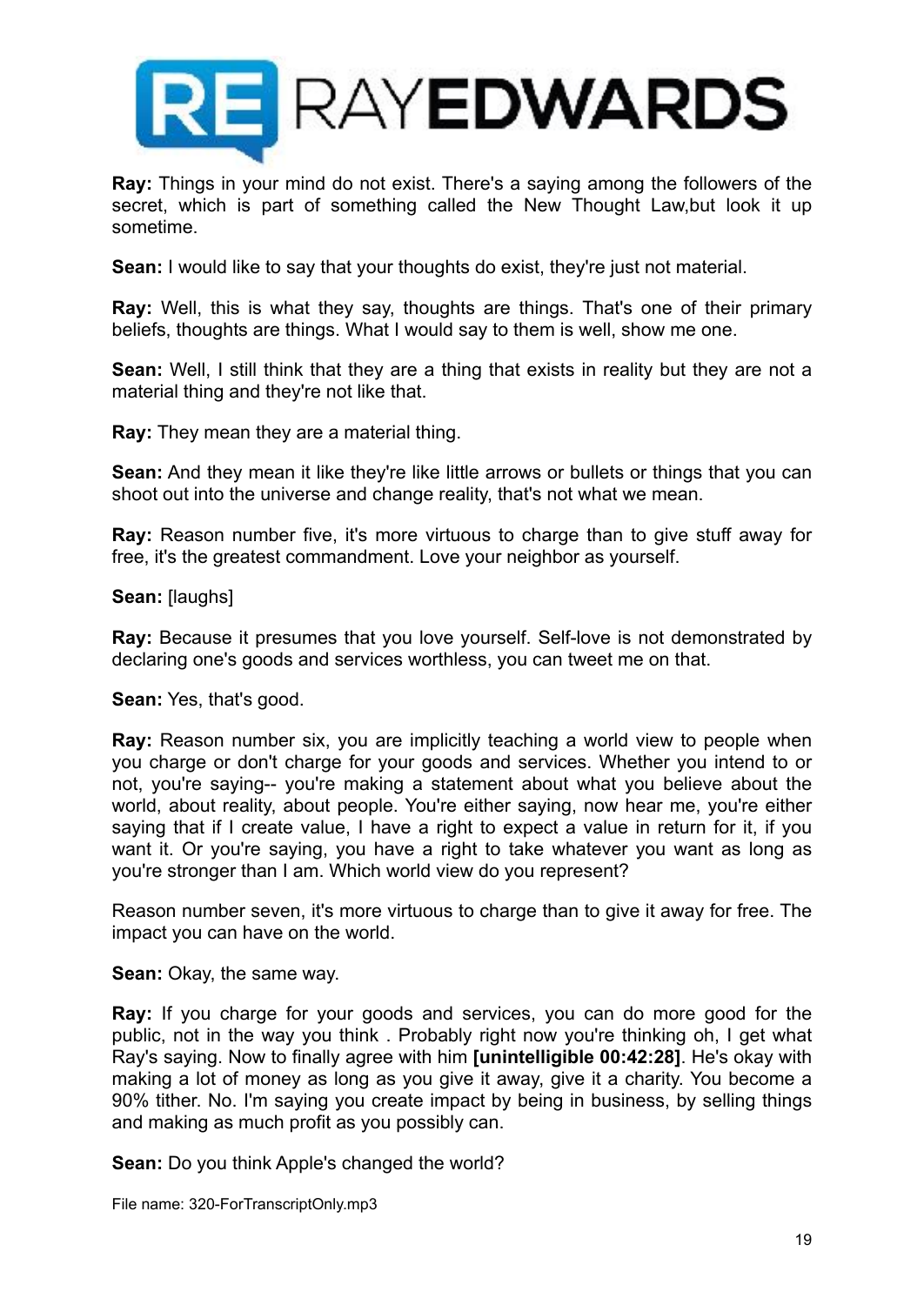

**Ray:** Absolutely, in a fundamental way.

**Sean:** Do they do it by giving it away.

**Ray:** No, they have been hoarding it, they've amassed an incredibly huge war chest.

**Sean:** The biggest war chest of any company ever. [laughs]

**Ray:** They've changed the world for the better, they've had an impact, they've made it possible for people to start businesses, to have-- they've created an ecosystem where people can make stuff that accompanies accessorizes Apple stuff, and people have built fortunes by doing that.

**Sean:** People have made millions and billions on the App Store, they never would have been able to do that without Apple.

**Ray:** Apple provided a platform right that let programmers finally make a living writing code, that's not the primary reason they did it. The primary reason they did it was to make as much profit as possible.

**Sean:** The best way to do that is to make the best product-

**Ray:** And have the most impact.

**Sean:** Is to make the best most highest quality product and service available and then charge for it.

**Ray:** And if you want to because you're moved by compassion, to give money to people, to help people, then that's a perfectly alright.

**Sean:** I love the quote that **[unintelligible 00:44:07]** says about this, it's not whether you should or should not give the homeless man money, it's whether you have a right to exist if you don't.

**Ray:** Wait a minute, show stopper, I was going to quote that. Let's say it one more time more slowly so people can really digest it.

**Sean:** It's not about whether you should give a homeless man money or not, it's not about whether or not you should give to the poor, it is about whether you have the right to exist if you don't. Because when people condemn people for not being charitable, ultimately they're condemning them for existing.

**Ray:** There's only one guy in the Bible who said anything resembling you should have given that money to the poor.

**Ray:** Yes, and you don't want to be like him.

**Ray:** That was Judas Iscariot.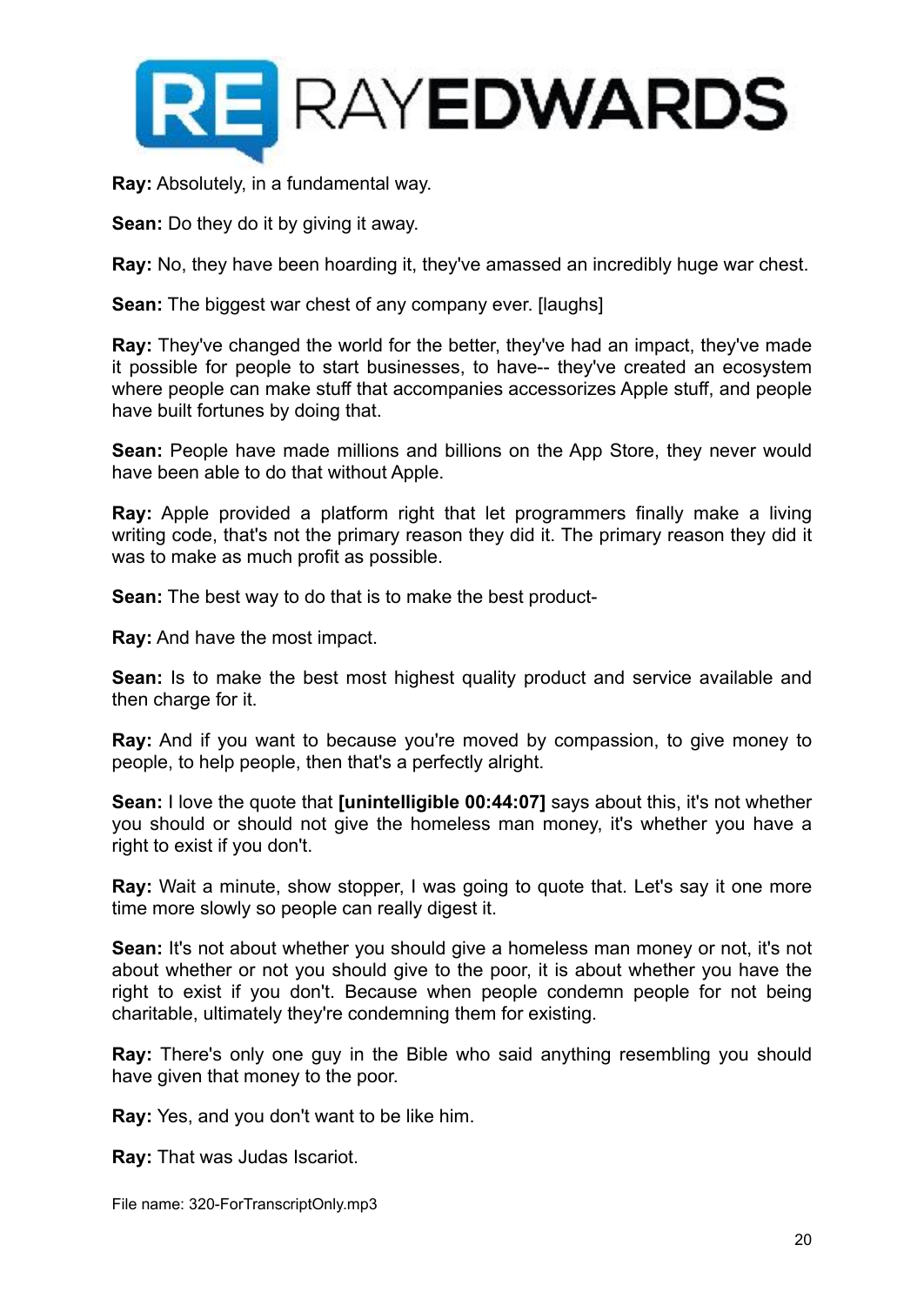

**Sean:** Yes you don't want to be like him.

**Ray:** No.

**Sean:** It did not go well for him.

**Ray:** This is where we should play the Alan Parsons song, *I wouldn't want to be like you*.

**Sean:** [laughs] Did I tell you about that play I saw in Fresno about the trial of Judas and purgatory?

**Ray:** No.

**Sean:** It just must been a total resurgent, totally Holy Spirit thing, because I was walking down the tower district and I just saw this play, I can't remember the title of it, was the premise was Judas is in purgatory and he's on trial for whether or not he should get into heaven or go to hell. It was a two hour play, it was riveting.

**Ray:** Really?

**Sean:** Yes. I can't even remember the name of it.

**Ray:** Somebody help us out, I would like to see this play.

**Sean:** It was done by people who are 19 to 24, really young people, and this one guy who's playing Judas, he just sat on the floor in a catatonic state while people were arguing about his virtues and his merits and whether or not his betrayal was his fault or should it really be held against him because of all this and he is sorry so should he be forgiven. It goes through all of these legal battles in purgatory and at the very end, I can't even remember the verdict, but I remember the actor who played Judas is sitting there on the floor the whole time for two hours in a catatonic state and blinking very rarely.

At just the right time, I can't even remember what was being said, the lights brightened on him a little bit, someone was talking about him, and I think he was talking about the moment he betrayed Jesus, and a single tear came from his eye, the actor at the end of the play. Two hours, sitting there, one position in a catatonic state.

**Ray:** One tear.

**Sean:** One tear. It was amazing.

**Ray:** I want to see that so badly. Reason number eight, we've actually given you more than eight, you can go through and pick them out. There's been a lot of discussion happen here that was meaningful and important in my opinion, in my humble but accurate opinion, in my proud but accurate opinion. Number eight,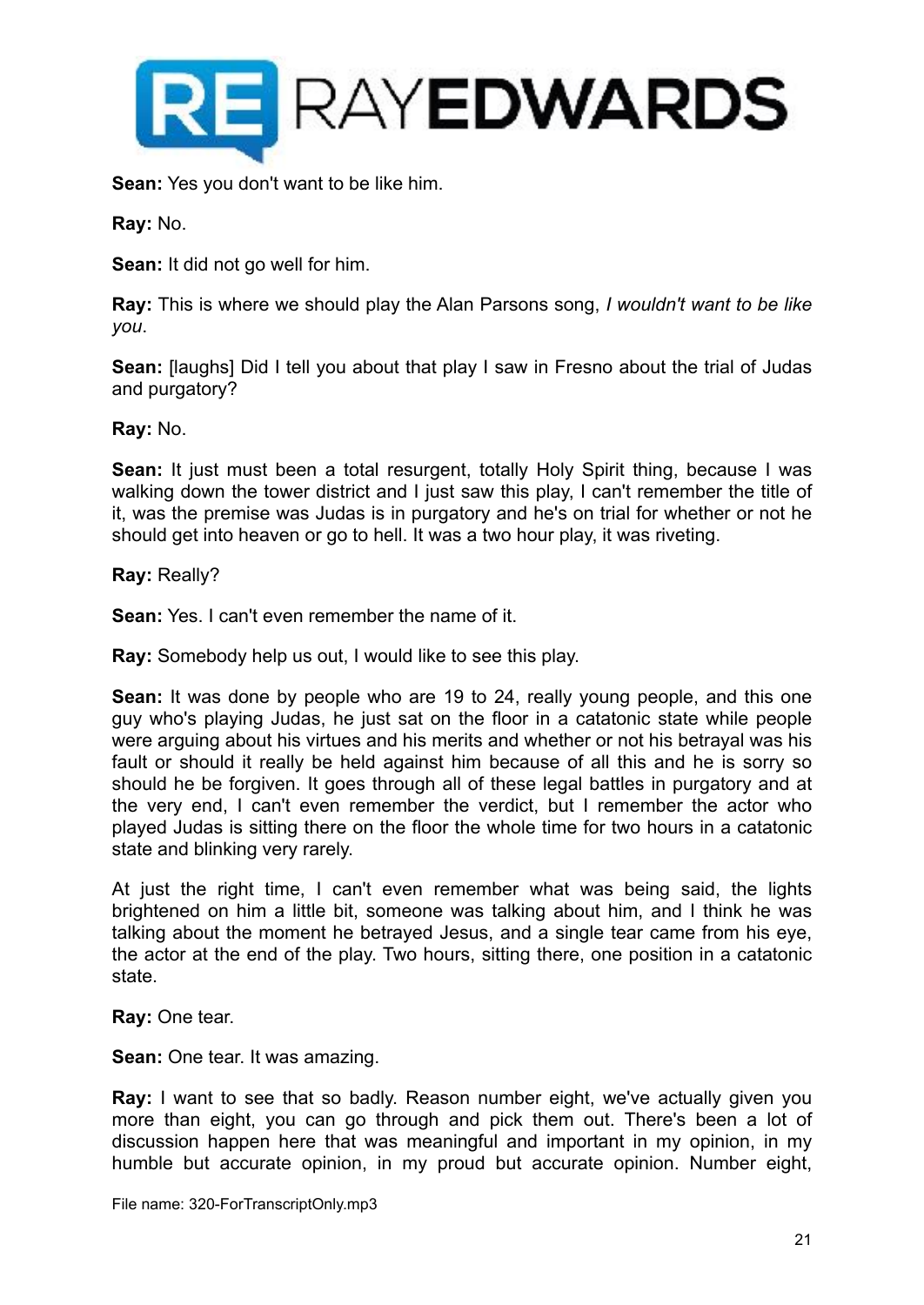

reason why it's more virtuous to charge for your work than it is to give it away for free, income, right? You personally can make an income a little different than your company's profit. We encourage you to make as much income as you possibly can.

If you want to help eliminate poverty, if you want to help eliminate hunger, if you want to make sure there's clean water, if you want to eliminate diseases and you want to eliminate dictatorships and tyrants, here's how you do it, become as rich as possible. Just so that those of you who are out there right now saying, "That doesn't work for everybody, you can only be rich if you take advantage of the people," wrong.

**Sean:** No, that's not true.

**Ray:** It's totally not true. I would challenge you to explain why that's true, prove it. There is enough potential in every human being to create wealth in whatever environment you find yourself in. I know some people are in hellish circumstances, but the more of us who become wealthy and exert impact and influence in the world, the less of that there will be, and history proves that to be true.

**Sean:** When we talk about wealth and making money and making an income and making a profit and all that sort of stuff, we're talking about capitalism, but what we're really talking about is the creation of value and then trading that value with other people who create value. That's freely trading, not being forced to, that's a contradiction of terms, but freely trading between people. What's beautiful about that is that it means that you can amass wealth by producing things that other people want or need. There's a great quote by, I can't remember his name, William something, I don't know.

He says, "Before capitalism, the way men amassed great wealth was by plundering and robbing and enslaving their fellow man." Since capitalism, the way you amass great wealth is by serving your fellow man.

**Ray:** Truth teller.

**Sean:** It's just the truth.

**Ray:** Just the truth. Those are at least eight reasons why it's more virtuous, it's gooder to charge for your work than to give it away for free. I'm done.

**Sean:** All right, well, if you find the show helpful, please subscribe to it in the Apple podcast directory and leave a review in iTunes, we may read it at some point. If you like the show notes and transcript, please go to Rayedwards.com/330. Again, Rayedwards.com/330.

**Ray:** I just remembered I got a couple of announcements to make.

**Sean:** Okay, good.